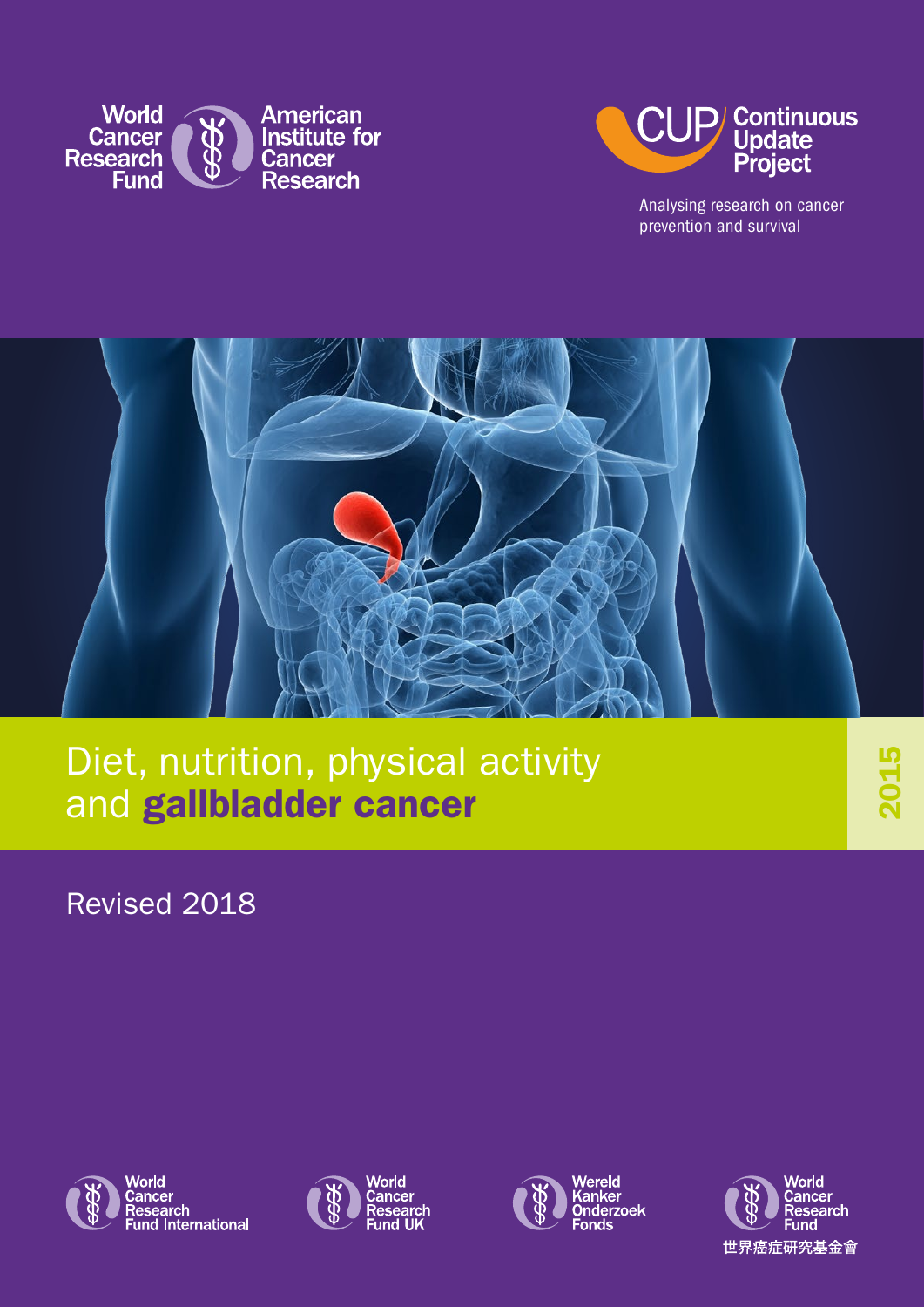# **Contents**

| <b>World Cancer Research Fund Network</b>                     | 3  |  |  |  |
|---------------------------------------------------------------|----|--|--|--|
| <b>Executive Summary</b>                                      |    |  |  |  |
| 1. Summary of Panel judgements                                | 8  |  |  |  |
| 2. Trends, incidence and survival                             | 8  |  |  |  |
| 3. Pathogenesis                                               | 8  |  |  |  |
| 4. Other established causes                                   | 8  |  |  |  |
| <b>5.</b> Interpretation of the evidence                      | 9  |  |  |  |
| 5.1 General                                                   | 9  |  |  |  |
| 5.2 Specific                                                  | 9  |  |  |  |
| 6. Methodology                                                | 9  |  |  |  |
| 6.1 Mechanistic evidence                                      | 10 |  |  |  |
| 7. Evidence and judgements                                    | 10 |  |  |  |
| 7.1 Body fatness                                              | 10 |  |  |  |
| 7.2 Other                                                     | 14 |  |  |  |
| 8. Comparison Report                                          | 15 |  |  |  |
| 9. Conclusions                                                | 15 |  |  |  |
| Acknowledgements                                              | 16 |  |  |  |
| <b>Abbreviations</b>                                          | 18 |  |  |  |
| Glossary                                                      | 19 |  |  |  |
| <b>References</b>                                             | 22 |  |  |  |
| Appendix: Criteria for grading evidence for cancer prevention | 23 |  |  |  |
| <b>Our Cancer Prevention Recommendations</b>                  | 27 |  |  |  |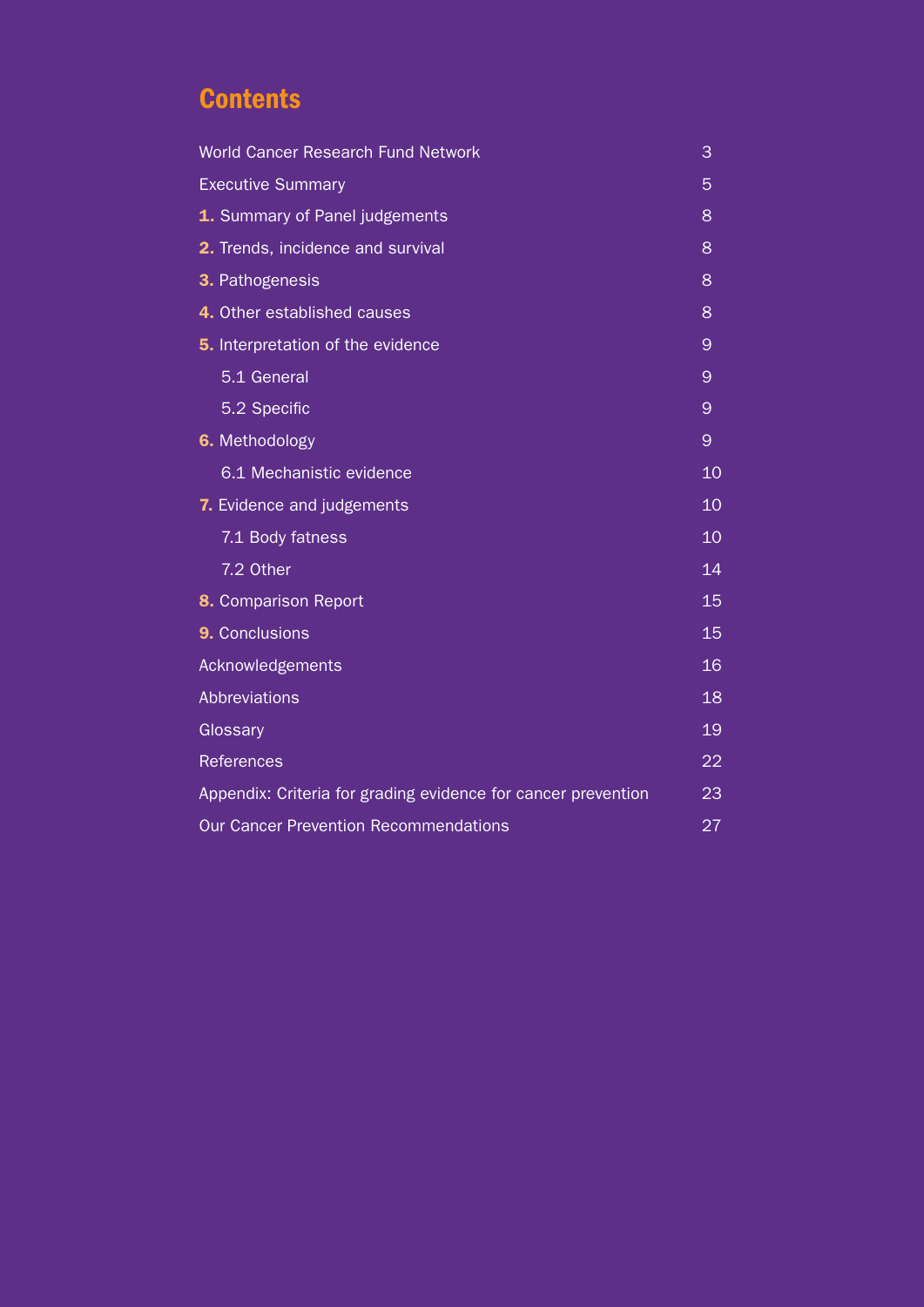## WORLD CANCER RESEARCH FUND NETWORK

# OUR VISION

We want to live in a world where no one develops a preventable cancer.

## OUR MISSION

We champion the latest and most authoritative scientific research from around the world on cancer prevention and survival through diet, weight and physical activity, so that we can help people make informed choices to reduce their cancer risk.

As a network, we influence policy at the highest level and are trusted advisors to governments and to other official bodies from around the world.

## OUR NETWORK

World Cancer Research Fund International is a not-for-profit organisation that leads and unifies a network of cancer charities with a global reach, dedicated to the prevention of cancer through diet, weight and physical activity.

The World Cancer Research Fund network of charities is based in Europe, the Americas and Asia, giving us a global voice to inform people about cancer prevention.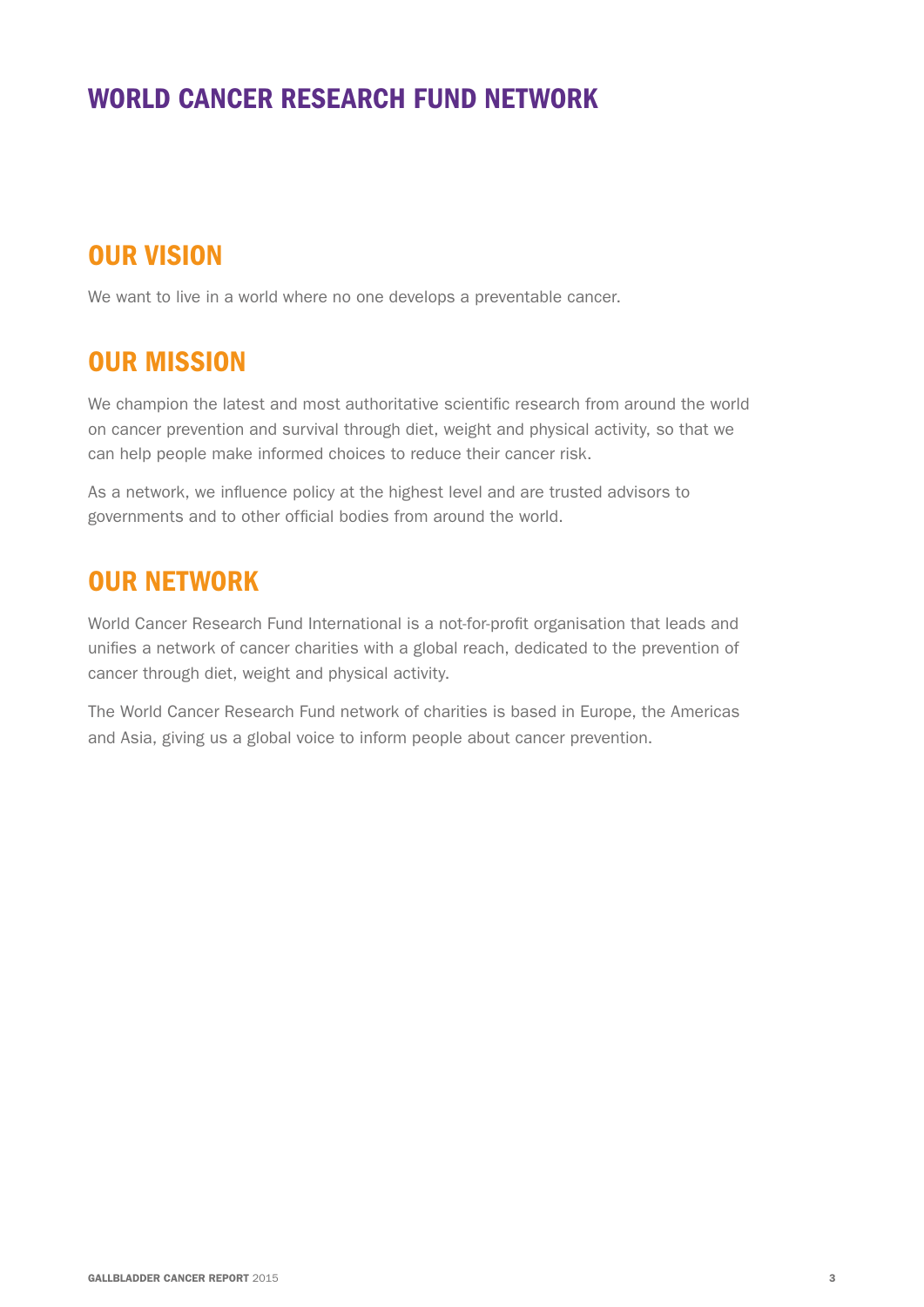

prevention and survival



# OUR CONTINUOUS UPDATE PROJECT (CUP)

The Continuous Update Project (CUP) is the World Cancer Research Fund (WCRF) Network's ongoing programme to analyse cancer prevention and survival research related to diet, nutrition and physical activity from all over the world. Among experts worldwide it is a trusted, authoritative scientific resource which informs current guidelines and policy on cancer prevention and survival.

Scientific research from around the world is continually added to the CUP's unique database, which is held and systematically reviewed by a team at Imperial College London. An independent panel of experts carries out ongoing evaluations of this evidence, and their findings form the basis of the WCRF Network's Cancer Prevention Recommendations (see inside back cover).

Through this process, the CUP ensures that everyone, including policymakers, health professionals and members of the public, has access to the most up-to-date information on how to reduce the risk of developing cancer.

The launch of the WCRF Network's Third Expert Report, *Diet, Nutrition, Physical Activity and Cancer: a Global Perspective*, in 2018 brings together the very latest research from the CUP's review of the accumulated evidence on cancer prevention and survival related to diet, nutrition and physical activity. Diet, nutrition, physical activity and gallbladder cancer is one of many parts that make up the CUP Third Expert Report: for a full list of contents, see [dietandcancerreport.org](http://dietandcancerreport.org).

The CUP is led and managed by World Cancer Research Fund International in partnership with the American Institute for Cancer Research, on behalf of World Cancer Research Fund UK, Wereld Kanker Onderzoek Fonds and World Cancer Research Fund HK.

# HOW TO CITE THIS REPORT

This part: World Cancer Research Fund/American Institute for Cancer Research. Continuous Update Project Expert Report 2018. Diet, nutrition, physical activity and gallbladder cancer. Available at [dietandcancerreport.org](http://dietandcancerreport.org)

The whole report: World Cancer Research Fund/American Institute for Cancer Research. *Diet, Nutrition, Physical Activity and Cancer: a Global Perspective*. Continuous Update Project Expert Report 2018. Available at [dietandcancerreport.org](http://dietandcancerreport.org)

# **KFY**

References to other parts of the Third Expert Report are highlighted in purple.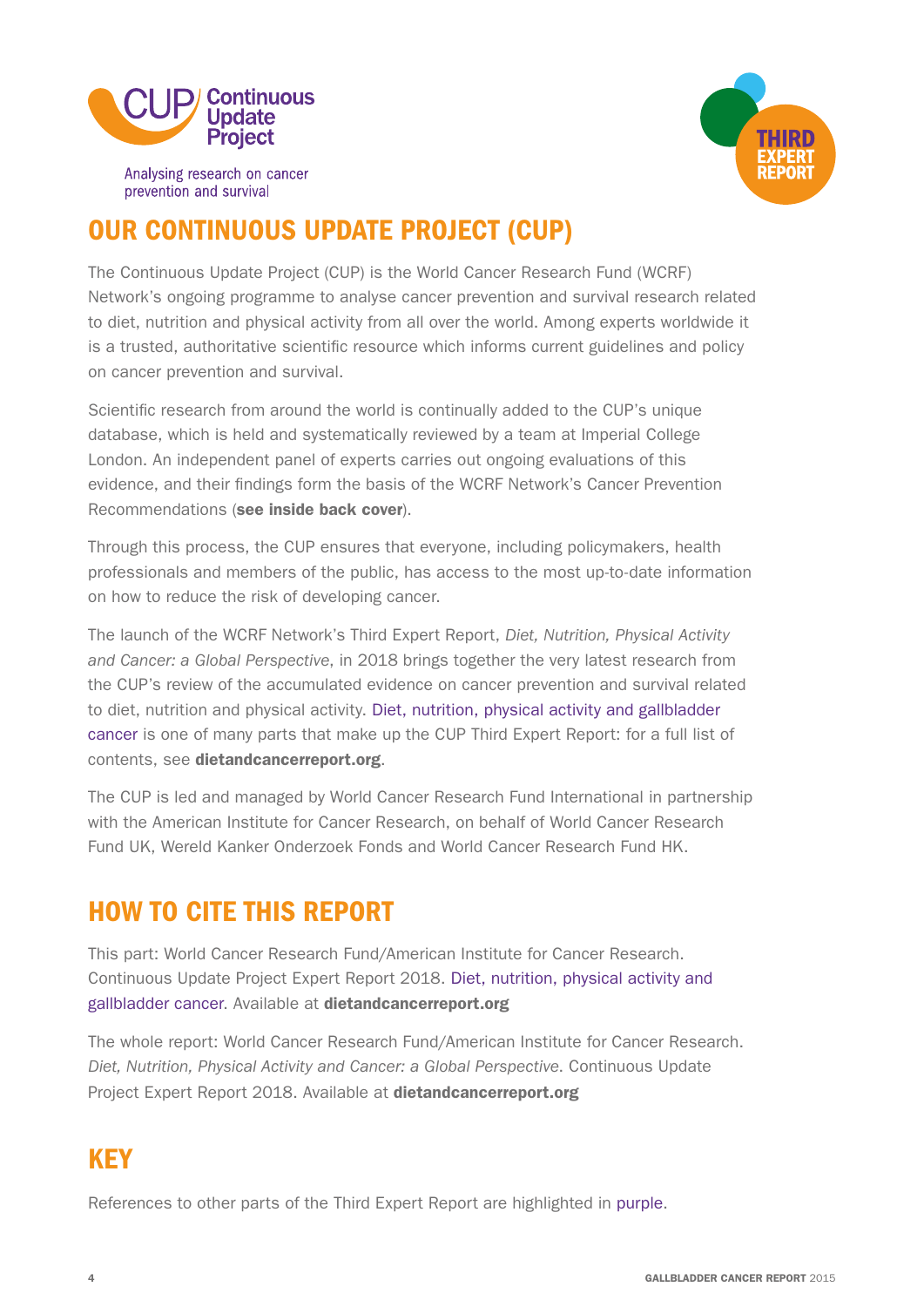# EXECUTIVE SUMMARY Background and context

Gallbladder cancer is the twentieth most common cancer worldwide and the seventeenth most common cause of death from cancer. Although rates of gallbladder cancer are generally declining, survival rates are low; about 178,100 new cases were diagnosed around the world in 2012, but the number of deaths from the disease was relatively high by comparison at 142,800 [2].

One of the reasons for the low survival rates is that gallbladder cancer symptoms do not generally manifest in the early stages of the disease, which means that the cancer is often advanced by the time it is diagnosed.

Gallbladder cancer is more common in women than men – about 57 per cent of cases occur in women – and the highest rates are seen in eastern Asia, which accounts for 45 per cent of all cases worldwide [2].

In this latest report from our Continuous Update Project – the world's largest source of scientific research on cancer prevention and survivorship through diet, weight and physical activity – we analyse worldwide research on how certain lifestyle factors affect the risk of developing gallbladder cancer. This includes new studies as well as studies published in our 2007 Second Expert Report '*Food, Nutrition, Physical Activity and the Prevention of Cancer: a Global Perspective'* [1].

In addition to the findings in this report, it is known that having gallstones increases the risk of gallbladder cancer.

## How the research was conducted

The global scientific research on diet, weight, physical activity and the risk of gallbladder cancer was systematically gathered and analysed, and then the results were independently assessed by a panel of leading international scientists in order to draw conclusions about whether these factors increase or decrease the risk of developing the disease.

More research has been conducted in this area since our 2007 Second Expert Report [1]. In total, this new report analyses 14 studies from around the world, comprising nearly 13 million (12,800,000) men and women and about 8,300 cases of gallbladder cancer.

To ensure consistency, the methodology for the Continuous Update Project (CUP) remains largely unchanged from that used for our 2007 Second Expert Report [1].

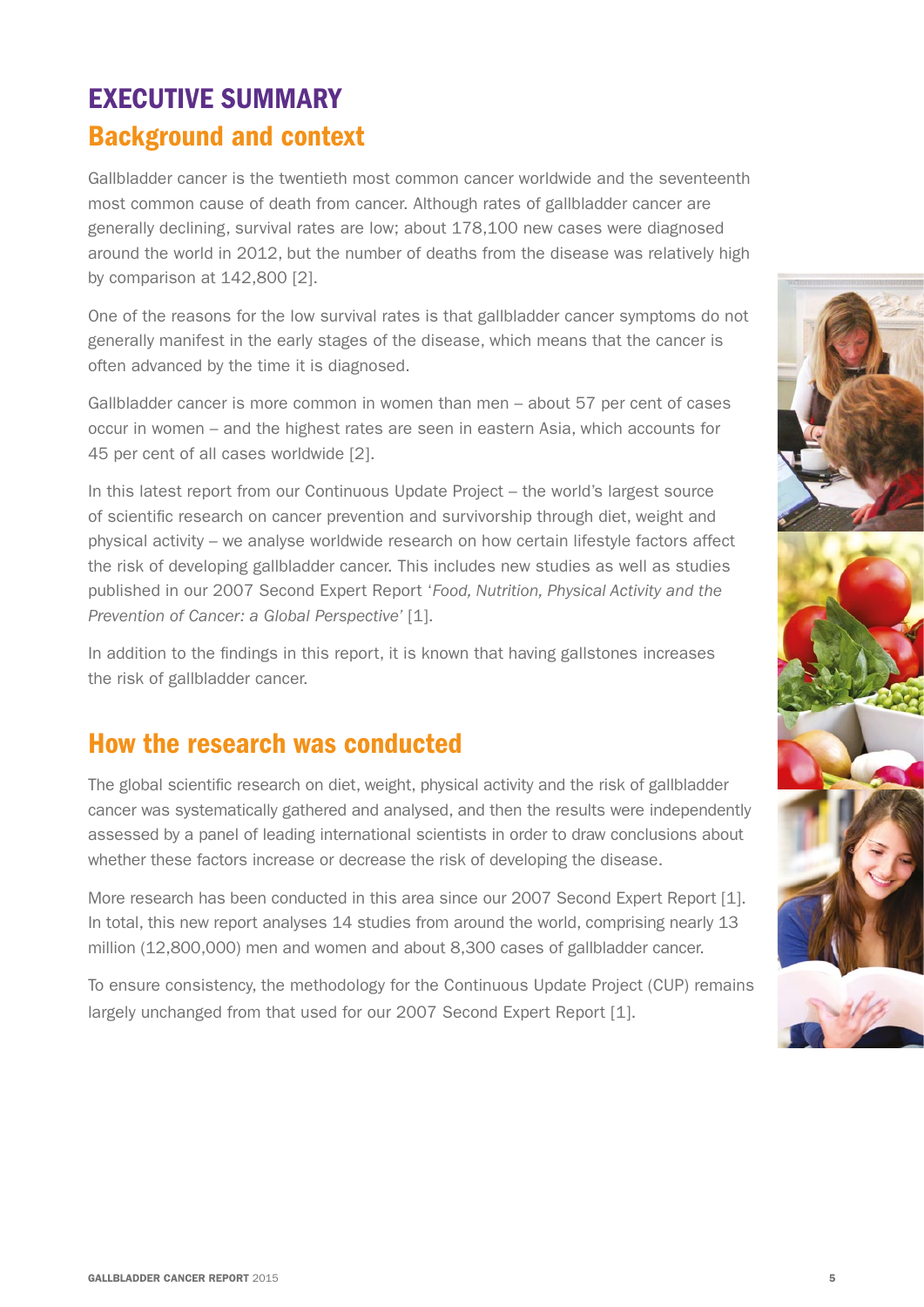# Findings

## There is strong evidence that:

**n** There is strong evidence that being overweight or obese increases the risk of gallbladder cancer.

The degree of body fatness was assessed by body mass index (BMI). The research found a 25 per cent increased risk of gallbladder cancer for every five BMI units. The increased risk of gallbladder cancer was mainly observed in overweight and obese people, rather than those whose weight fell within the healthy range of BMI.

Thus the conclusion of our 2007 Second Expert Report [2] – that there is a link between being overweight obese and the risk of developing gallbladder cancer – remains unchanged.

### Link between body fat and cancer

The precise way in which body fatness, obesity, or energy balance specifically influence the risk of gallbladder cancer needs more research.

Obesity is a known cause of gallstone formation and having gallstones increases the risk of gallbladder cancer.

Other more general factors may be involved. Body fatness increases the levels of hormones circulating in the body – such as insulin and insulin-like growth factors – creating an environment that may encourage the development or progression of cancer in a variety of organs.

Body fat also stimulates a general inflammatory response, which may contribute to the development of several cancers.

## Recommendations

To reduce the risk of developing gallbladder cancer our advice is that people should:

#### 1. Maintain a healthy weight.

This advice forms part of our existing Cancer Prevention Recommendations , please see Recommendations and public health and policy implications for more information. Our Cancer Prevention Recommendations are for preventing cancer in general and include eating a healthy diet, being physically active and maintaining a healthy weight.

#### References

- [1] World Cancer Research Fund/American Institute for Cancer Research. *Food, Nutrition, Physical Activity,*  and the Prevention of Cancer: a Global Perspective. Washington DC: AICR, 2007. Available at worf.org/ [about-the-report](http://wcrf.org/about-the-report)
- [2] Ferlay J, Soerjomataram I, Ervik M, *et al*. GLOBOCAN 2012 v1.2, Cancer Incidence and Mortality Worldwide: IARC CancerBase No. 11. 2015; Available from <http://globocan.iarc.fr>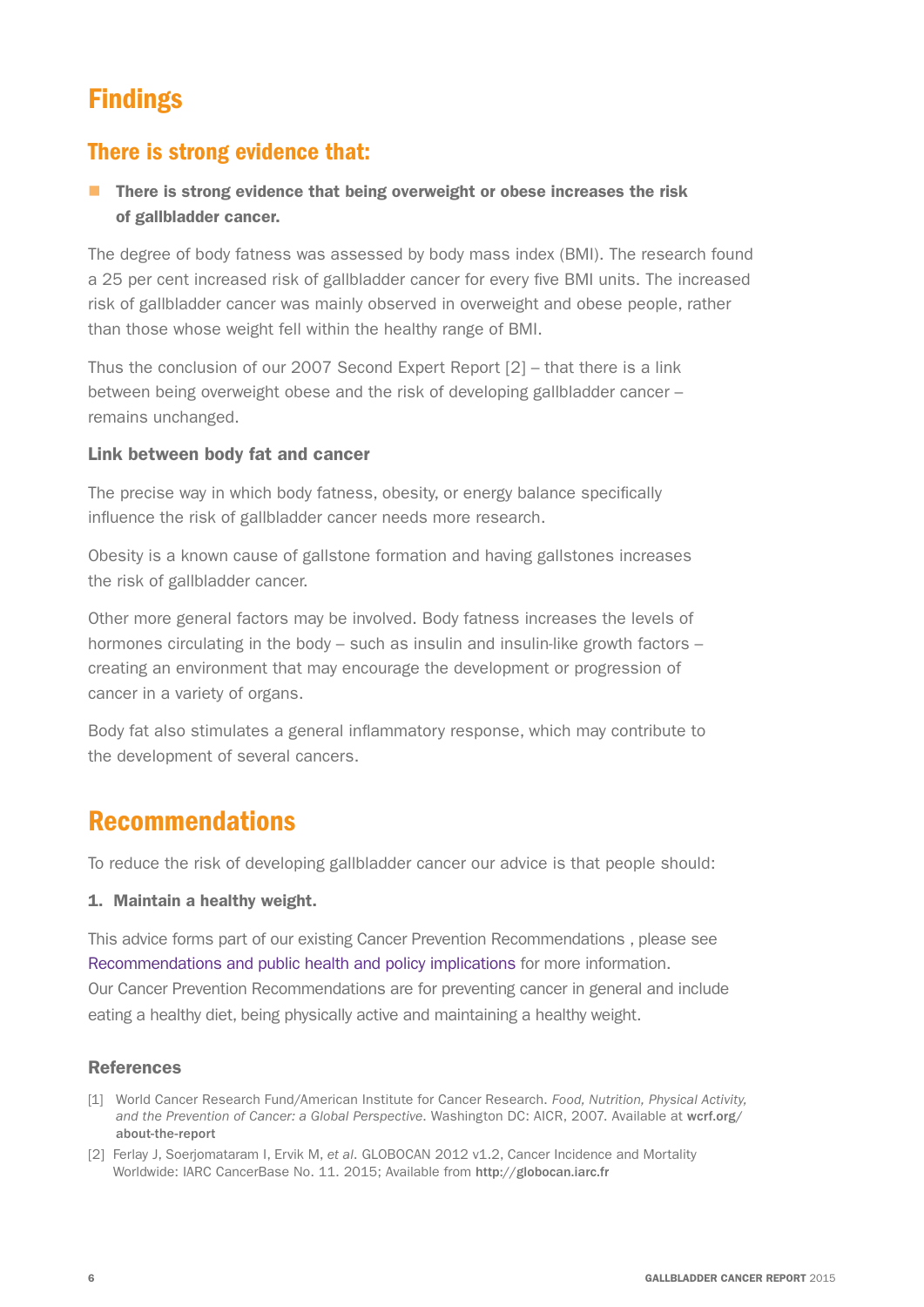| 2015                                   | DIET, NUTRITION, PHYSICAL ACTIVITY<br><b>AND GALLBLADDER CANCER</b> |                                                                                                                                   |                           |  |  |  |
|----------------------------------------|---------------------------------------------------------------------|-----------------------------------------------------------------------------------------------------------------------------------|---------------------------|--|--|--|
|                                        |                                                                     | <b>DECREASES RISK</b>                                                                                                             | <b>INCREASES RISK</b>     |  |  |  |
| <b>STRONG</b>                          | <b>Convincing</b>                                                   |                                                                                                                                   |                           |  |  |  |
| <b>EVIDENCE</b>                        | <b>Probable</b>                                                     |                                                                                                                                   | Body fatness <sup>1</sup> |  |  |  |
| <b>LIMITED</b>                         | Limited -<br>suggestive                                             |                                                                                                                                   |                           |  |  |  |
| <b>EVIDENCE</b>                        | Limited -<br>no conclusion                                          | Peppers (capsicums), fish, coffee, tea, alcohol,<br>sugar, vitamin C, calcium and vitamin D supplements,<br>low fat diets, height |                           |  |  |  |
| <b>STRONG</b><br><b>EVIDENCE</b>       | <b>Substantial</b><br>effect on risk<br>unlikely                    |                                                                                                                                   |                           |  |  |  |
| $\mathbf{1}$<br>body mass index (BMI). |                                                                     | Directly and indirectly through the formation of gallstones. Body fatness is marked by                                            |                           |  |  |  |
|                                        |                                                                     |                                                                                                                                   |                           |  |  |  |
|                                        |                                                                     |                                                                                                                                   |                           |  |  |  |
|                                        |                                                                     |                                                                                                                                   |                           |  |  |  |
|                                        |                                                                     |                                                                                                                                   |                           |  |  |  |
|                                        |                                                                     |                                                                                                                                   |                           |  |  |  |
|                                        |                                                                     |                                                                                                                                   |                           |  |  |  |
|                                        |                                                                     |                                                                                                                                   |                           |  |  |  |
|                                        |                                                                     |                                                                                                                                   |                           |  |  |  |
|                                        |                                                                     |                                                                                                                                   |                           |  |  |  |
| <b>GALLBLADDER CANCER REPORT 2015</b>  |                                                                     |                                                                                                                                   |                           |  |  |  |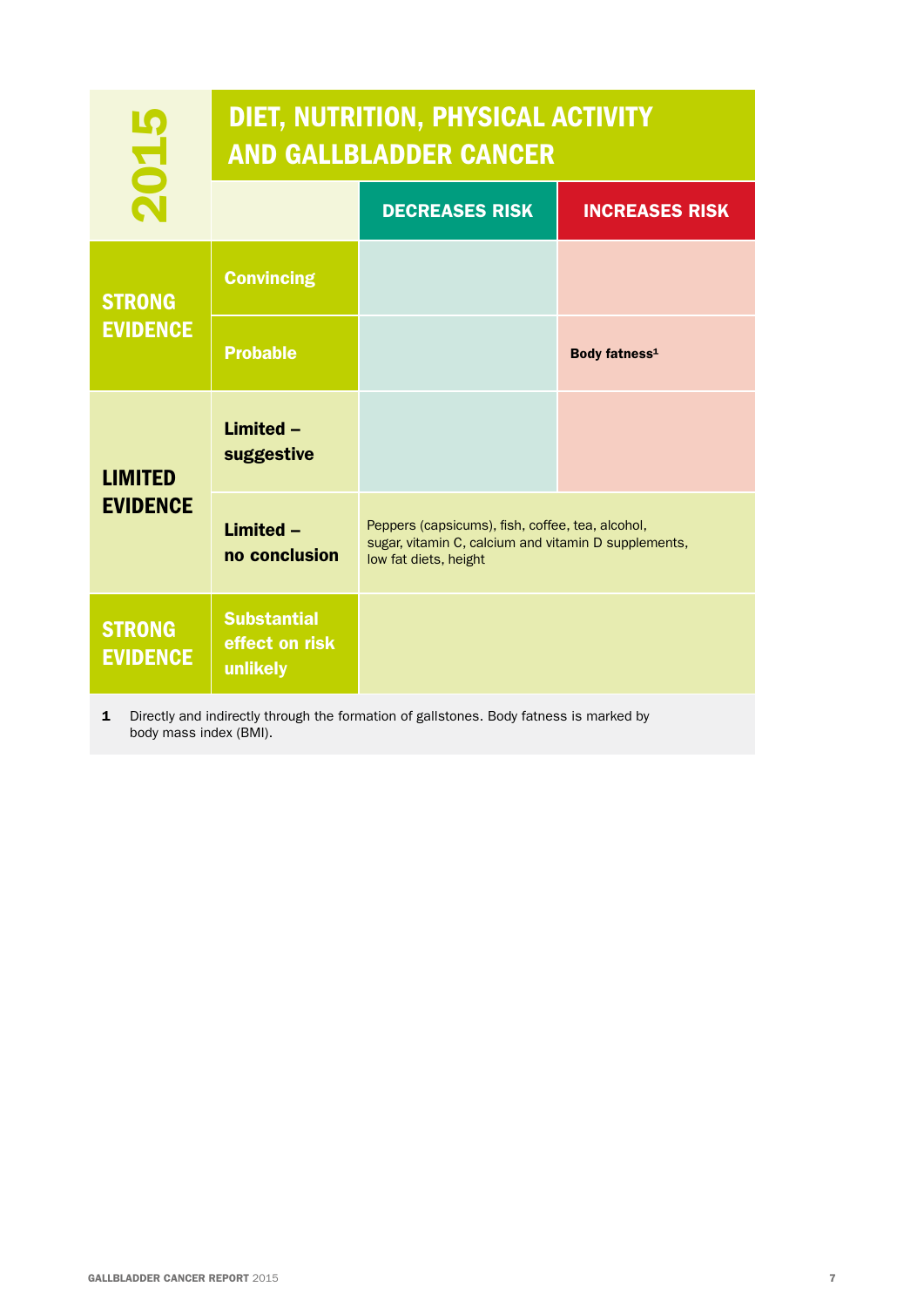## 1. Summary of Panel judgements

Overall the Panel notes the strength of the evidence that people with gallstones are more likely to develop gallbladder cancer.

### The Continuous Update Project (CUP) Panel judges as follows:

**n** Greater body fatness (marked by BMI) probably causes gallbladder cancer.

## 2. Trends, incidence and survival

The gallbladder is a small sac-like organ that forms part of the biliary tract. Bile, produced in the liver, flows into the gallbladder, where it is stored and concentrated until released into the small intestine. Approximately 90–95 per cent of gallbladder cancers are adenocarcinomas, while only a small proportion are squamous cell carcinomas [3].

Gallbladder cancer is the 20th most common cancer worldwide, with 178,000 new cases diagnosed in 2012, and is more common in women than in men [2]. It accounts for about 1 per cent of incidence of all cancers, and rates are generally declining. The highest rates occur in eastern Asia, and it is rare in Africa. This cancer is the 17th most common cause of cancer death. Gallbladder cancer is usually advanced at diagnosis, and survival rates are low.

## 3. Pathogenesis

The pathogenesis of gallbladder cancer is not well understood, partly because it is often diagnosed at a late stage. Having gallstones increases the risk of this cancer [4]. Inflammation associated with gallstones decreases the speed at which bile empties from the gallbladder; gallstones may also have a direct effect by blocking the transit of bile [5] or by causing direct mechanical irritation to the surrounding mucosal surface [6]. Other factors may also be involved, and many toxins, whether they come from diet, smoke inhalation or other environmental sources (and their metabolic products), are excreted and concentrated in the bile. For more information on the pathogenesis of gallbladder cancer, see section 7.7.2 in the Second Expert Report [1].

## 4. Other established causes

Other causes, with the exception of gallstones, have not been established.

## 5. Interpretation of the evidence

## 5.1 General

For general considerations that may affect interpretation of the evidence, see Judging the evidence.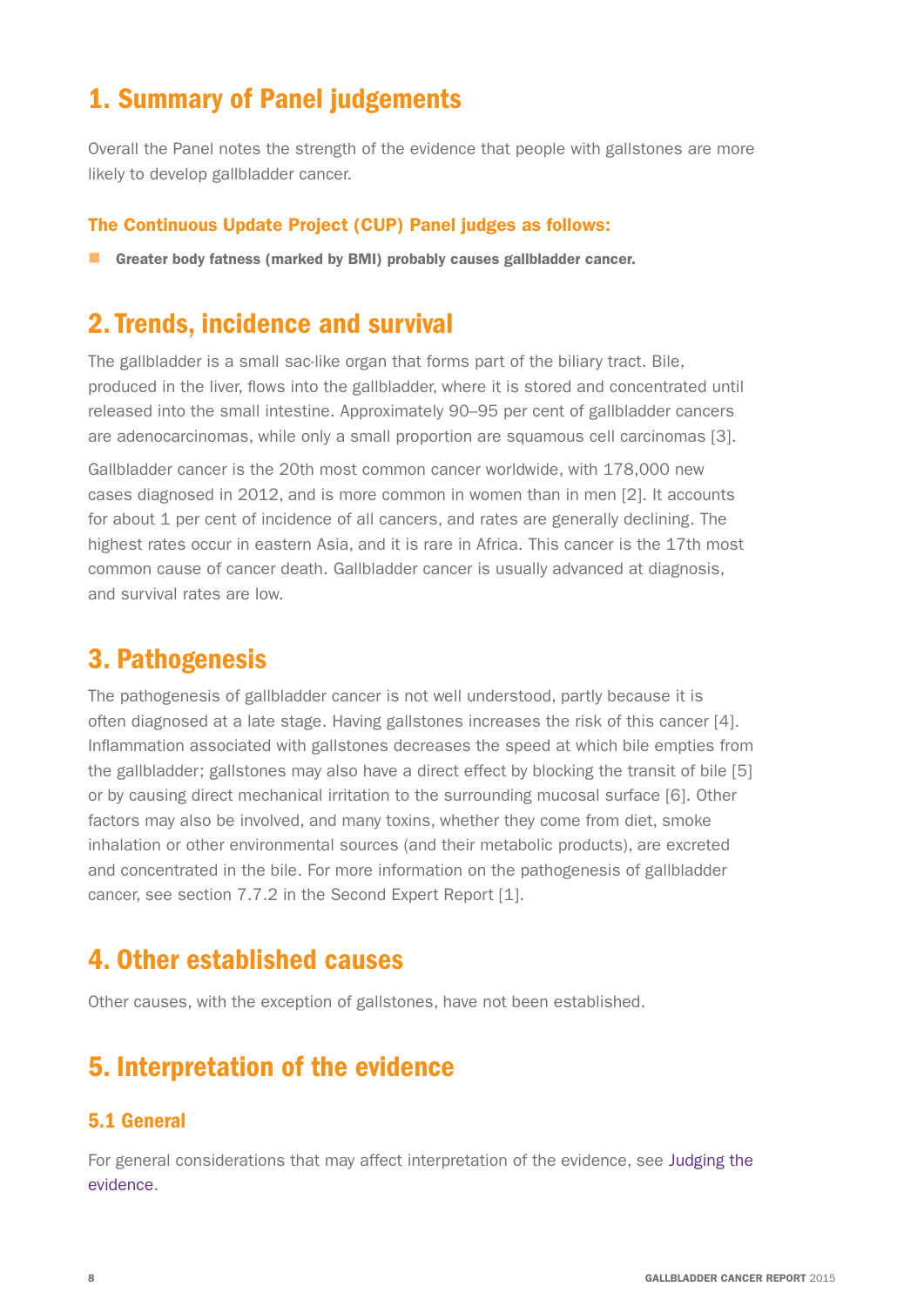'Relative risk' (RR) is used in this report to denote ratio measures of effect, including 'risk ratios', 'rate ratios', 'hazard ratios' and 'odds ratios'.

## 5.2 Specific

Considerations specific to cancer of the gallbladder include:

#### **Confounding**

Having gallstones increases the risk of gallbladder cancer. Exposures with an apparent link to gallbladder cancer may act indirectly, through gallstones, or directly, either after gallstone formation or in their absence. It is not yet possible to separate these effects.

## 6. Methodology

To ensure consistency, the methodology for reviewing the epidemiological evidence in the CUP remains largely unchanged from that used previously for the Second Expert Report [1]. However, based upon the experience of conducting the systematic literature reviews (SLRs) for the Second Expert Report, some modifications to the methodology were made. The literature search was restricted to Medline and included only randomised controlled trials, cohort and case-control studies. Due to their methodological limitations, casecontrol studies, although identified, were not included in the CUP Gallbladder SLR 2014, unlike in the 2005 SLR for the Second Expert Report.

Where possible, meta-analyses for incidence and mortality in this update were conducted separately. However, analyses combining studies on gallbladder cancer incidence and mortality were also conducted to explore if this outcome could explain any heterogeneity. Separate meta-analyses were also conducted for men and women, and by geographical location, where possible.

Studies reporting mean difference as a measure of association were not included in the CUP Gallbladder SLR 2014, as relative risks estimated from the mean differences are not adjusted for possible confounders and thus not comparable to adjusted relative risks from other studies.

Non-linear meta-analysis was applied when the data suggested that the dose-response curve was non-linear, and when detecting a threshold of exposure might be of interest. Details about the non-linear meta-analyses can be found in the CUP Gallbladder SLR 2014.

The Gallbladder SLR 2014 included studies published up to 31 March 2013. For more information on methodology, see the full CUP Gallbladder SLR 2014 at [wcrf.org/gallbladder-cancer-slr](http://wcrf.org/gallbladder-cancer-slr).

## 6.1 Mechanistic evidence

The evidence for mechanisms is summarised under each exposure. These summaries were developed from mechanistic reviews conducted for the Second Expert Report [1], updates from CUP Panel members and published reviews.

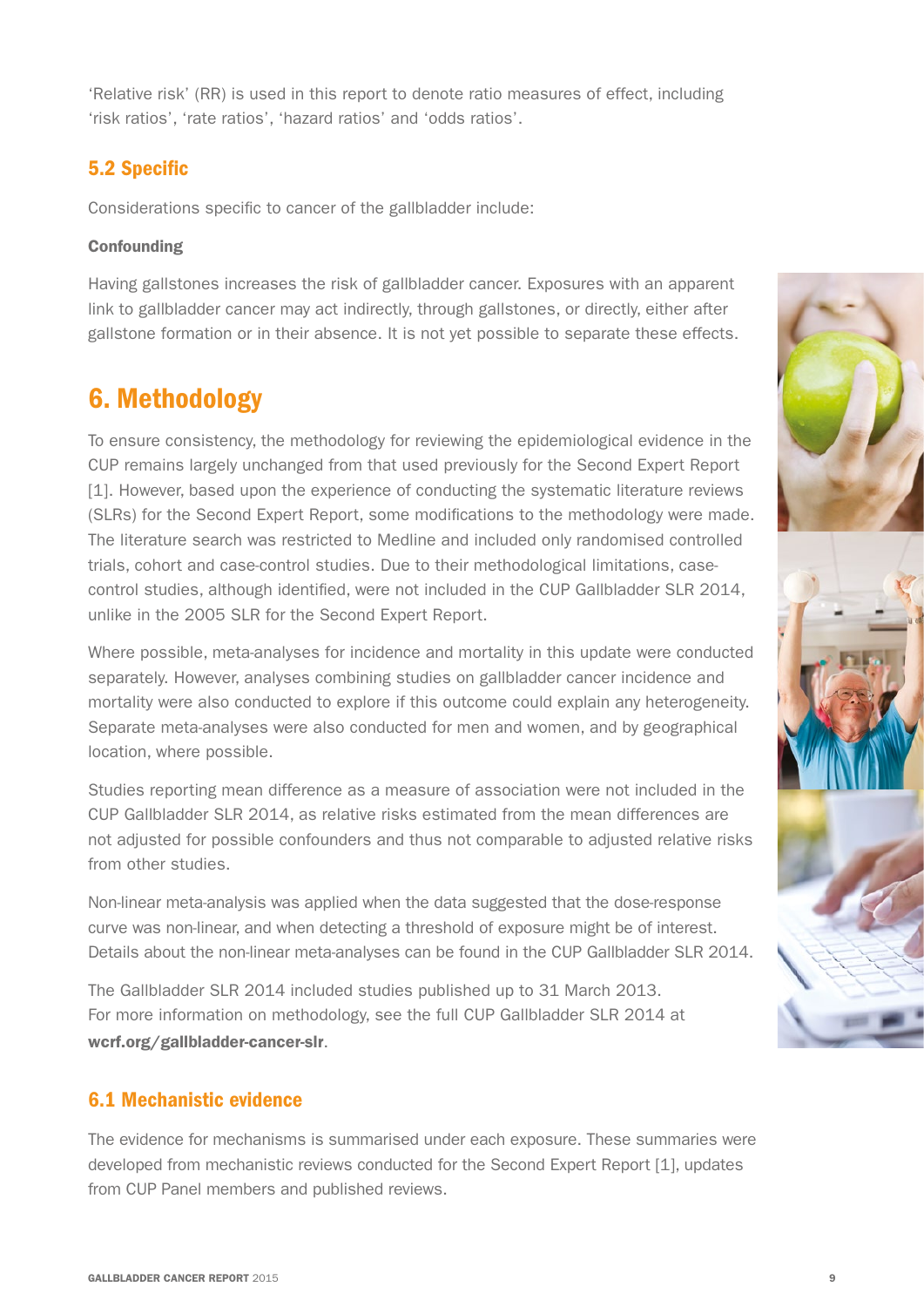*Update: The evidence for site specific mechanisms of carcinogenesis has been updated for the WCRF/AICR Diet, Nutrition, Physical Activity and Cancer: A Global Perspective report 2018 (our Third Expert Report, available at [dietandcancerreport.org](http://dietandcancerreport.org)). The evidence is based on both human and animal studies. It covers the primary hypotheses that are currently prevailing and is not based on a systematic or exhaustive search of the literature. A signpost to the relevant section in the Third Expert Report which summarises the updated mechanisms evidence can be found under each exposure within this report*

# 7. Evidence and judgements

## 7.1 Body fatness

#### *(Also see CUP Gallbladder SLR 2014: Section 8.1.1)*

The Panel interpreted body mass index (BMI) as a measure of body fatness. The Panel is aware that this anthropometric measure is imperfect and does not distinguish between lean mass and fat mass.

#### Body mass index

The CUP identified five new or updated studies (six publications) [7-12], giving a total of 11 studies (14 publications) on gallbladder cancer in the CUP (see CUP Gallbladder SLR 2014 table 13 for a full list of references). Eight studies (14 estimates) reported on gallbladder cancer incidence (see CUP Gallbladder SLR 2014 figure 7). Most studies reported on men and women separately, and so the results comparing highest versus lowest BMI categories are presented by sex where possible. One study reporting a combined estimate for both men and women showed a non-significant positive association. Seven of the incidence studies reported on men: four showing a positive association (of which two were significant), two showing a non-significant inverse association, and the other showing a significant positive association in white men and a non-significant inverse association in black men. Five of the incidence studies reported on women: four showing a positive association (of which three were significant) and one showing a non-significant inverse association. Of two studies reporting on gallbladder cancer mortality, one reported a significant positive association for both men and women, and the other reported a positive association in men and an inverse association in women, neither of which were statistically significant.

Eight of 11 studies on gallbladder cancer were included in the dose-response meta-analysis (*n* = 6,004), which showed a statistically significant 25 per cent increased risk of cancer per 5 kg/m<sup>2</sup> (RR 1.25 (95% CI 1.15–1.37)) (see **figure 1** (CUP Gallbladder SLR 2014 figure 8)). High heterogeneity was observed ( $I^2 = 52$ %), which appeared to be mainly due to the size of the effect. There was evidence of non-linearity (*p* < 0.01), with an increased risk at BMI of approximately 24 kg/m<sup>2</sup> or greater (see **figure 2** (CUP Gallbladder SLR 2014 figures 14 and 15, and table 14)). When stratified by outcome, the dose-response meta-analysis showed significant increased risk per 5 kg/ $m^2$  for both gallbladder cancer incidence and mortality, and when stratified by sex, significant increased risk for both men and women.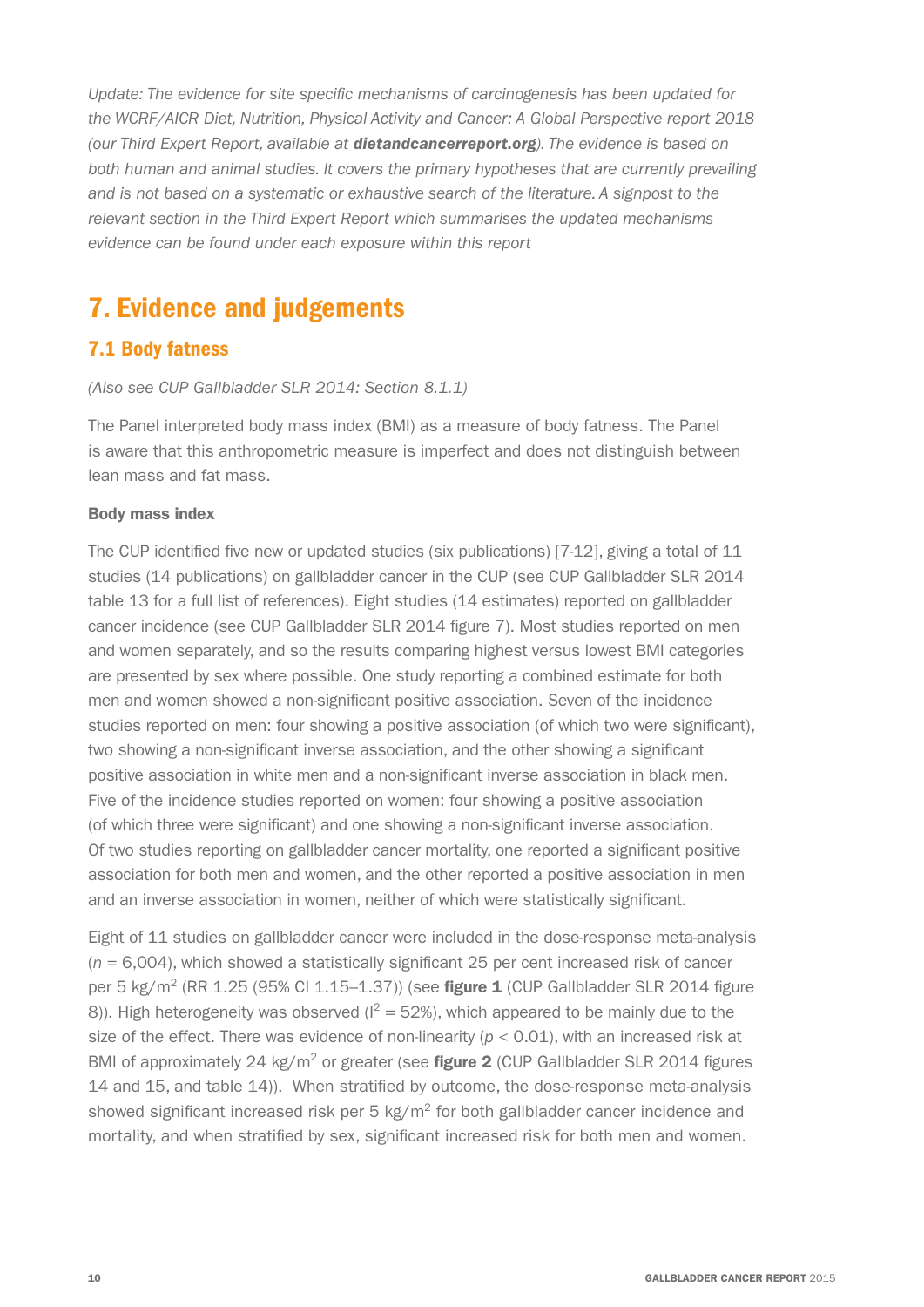



Figure 2: Non-linear dose-response association of BMI ( $kg/m^2$ ) and gallbladder cancer



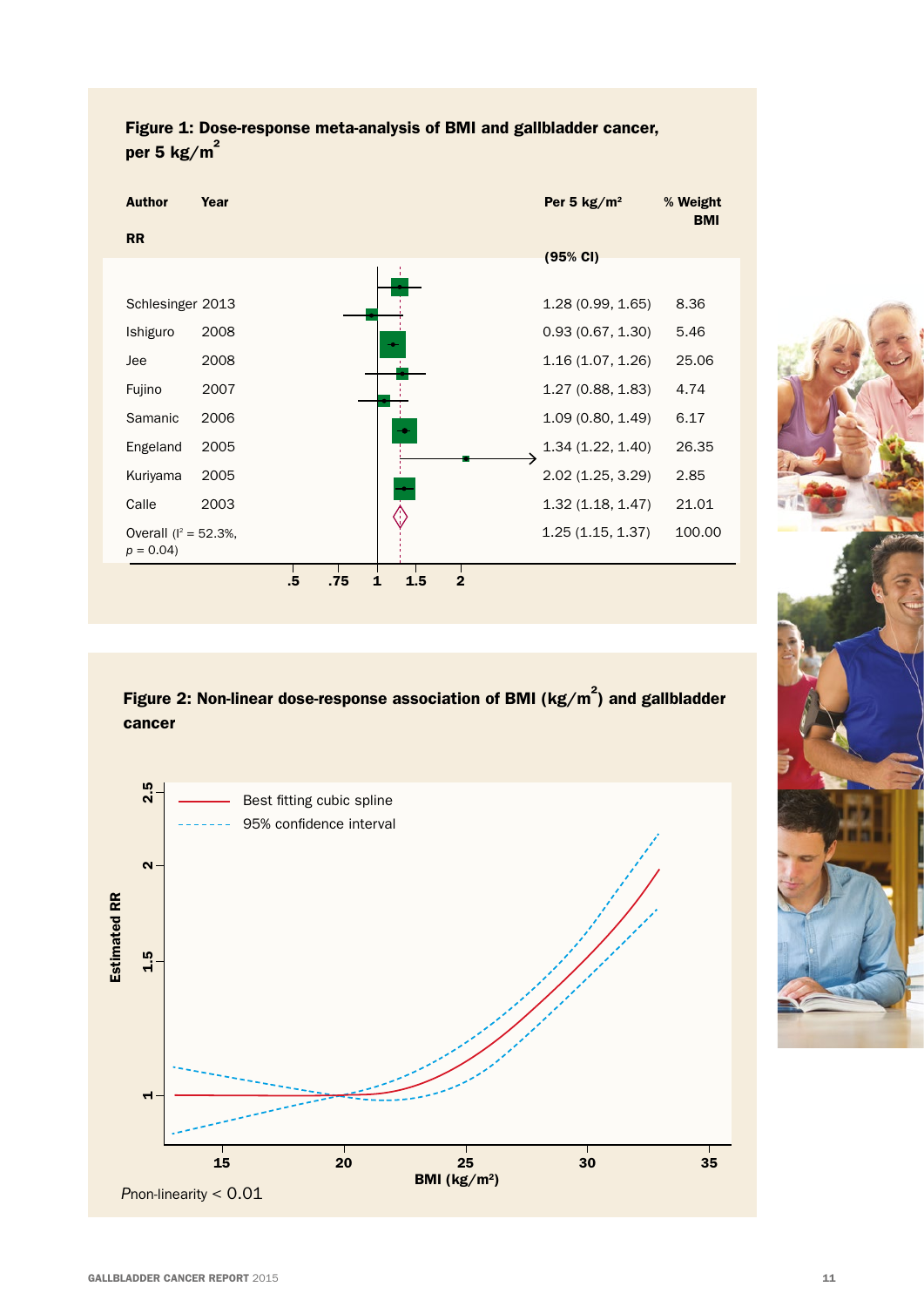When stratified by outcome, the dose-response meta-analysis showed significant increased risk per 5 kg/m<sup>2</sup> for both gallbladder cancer incidence and mortality, and when stratified by sex, significant increased risk for both men and women. Finally, when stratified by geographic location, dose-response meta-analyses showed an increased risk per 5  $kg/m^2$  in both European and Asian studies, but this was significant only in European studies (see table 1 and CUP Gallbladder SLR 2014 figures 9, 10 and 11).

| <b>Analysis</b>  | <b>Increment</b> | <b>RR (95% CI)</b>      | $ ^{2}$ | <b>No. Studies</b> | <b>No. Cases</b> |
|------------------|------------------|-------------------------|---------|--------------------|------------------|
| <b>Incidence</b> | Per 5 $kg/m2$    | 1.23<br>$(1.10-1.39)$   | 64%     | 6                  | 5,364            |
| <b>Mortality</b> | Per 5 $kg/m2$    | 1.31<br>$(1.18 - 1.46)$ | 0%      | 2                  | 640              |
| <b>Men</b>       | Per 5 $kg/m2$    | 1.23<br>$(1.13 - 1.33)$ | 0%      | 6                  | 3.298            |
| <b>Women</b>     | Per 5 $kg/m2$    | 1.25<br>$(1.07 - 1.46)$ | 69%     | 6                  | 2,630            |
| <b>Europe</b>    | Per 5 $kg/m2$    | 1.32<br>$(1.24 - 1.14)$ | 0%      | 3                  | 1,900            |
| Asia             | Per 5 $kg/m2$    | 1.22<br>$(0.98 - 1.52)$ | 56%     | $\overline{4}$     | 3,620            |

|  |  |  |  |  |  |  | Table 1: Summary of CUP 2014 stratified dose-response meta-analyses – BMI |  |
|--|--|--|--|--|--|--|---------------------------------------------------------------------------|--|
|--|--|--|--|--|--|--|---------------------------------------------------------------------------|--|

The CUP findings were consistent with the dose-response meta-analysis from the 2005 SLR, which included four studies and showed a significant positive association per 5 kg/ m2 (RR 1.23 (95% CI 1.15–1.32); *n* = 2,561). The CUP Gallbladder SLR 2014 included more than twice as many cases of gallbladder cancer.

#### Published pooled analyses and meta-analyses

The results from one published pooled analysis [13] and two meta-analyses [14, 15] on BMI and gallbladder cancer were identified in the CUP Gallbladder SLR 2014. The published pooled analysis reported a non-significant positive association per  $5 \text{ kg/m}^2$ , but included only deaths from gallbladder cancer. One of the meta-analyses of cohort studies reported a significant positive association per 5  $kg/m^2$  for women only (RRs 1.59  $(95\% \text{ CI } 1.02 - 2.47)$ ;  $n = 1.111$ ;  $1^2 = 67\%$  and 1.09 (95% CI 0.99-1.21);  $n = 928$ ;  $1^2 = 0\%$ for women and men respectively) [14]. The other meta-analysis of eight cohort studies reported a significant positive association when comparing obese (BMI  $>$  30 kg/m<sup>2</sup>) and normal weight (BMI < 25 kg/m2) categories (RR 1.69 (95% CI 1.48–1.92); *n* = 2,920;  $1<sup>2</sup>= 14%$  [15]. The details from the published pooled analysis are presented in **table 2.**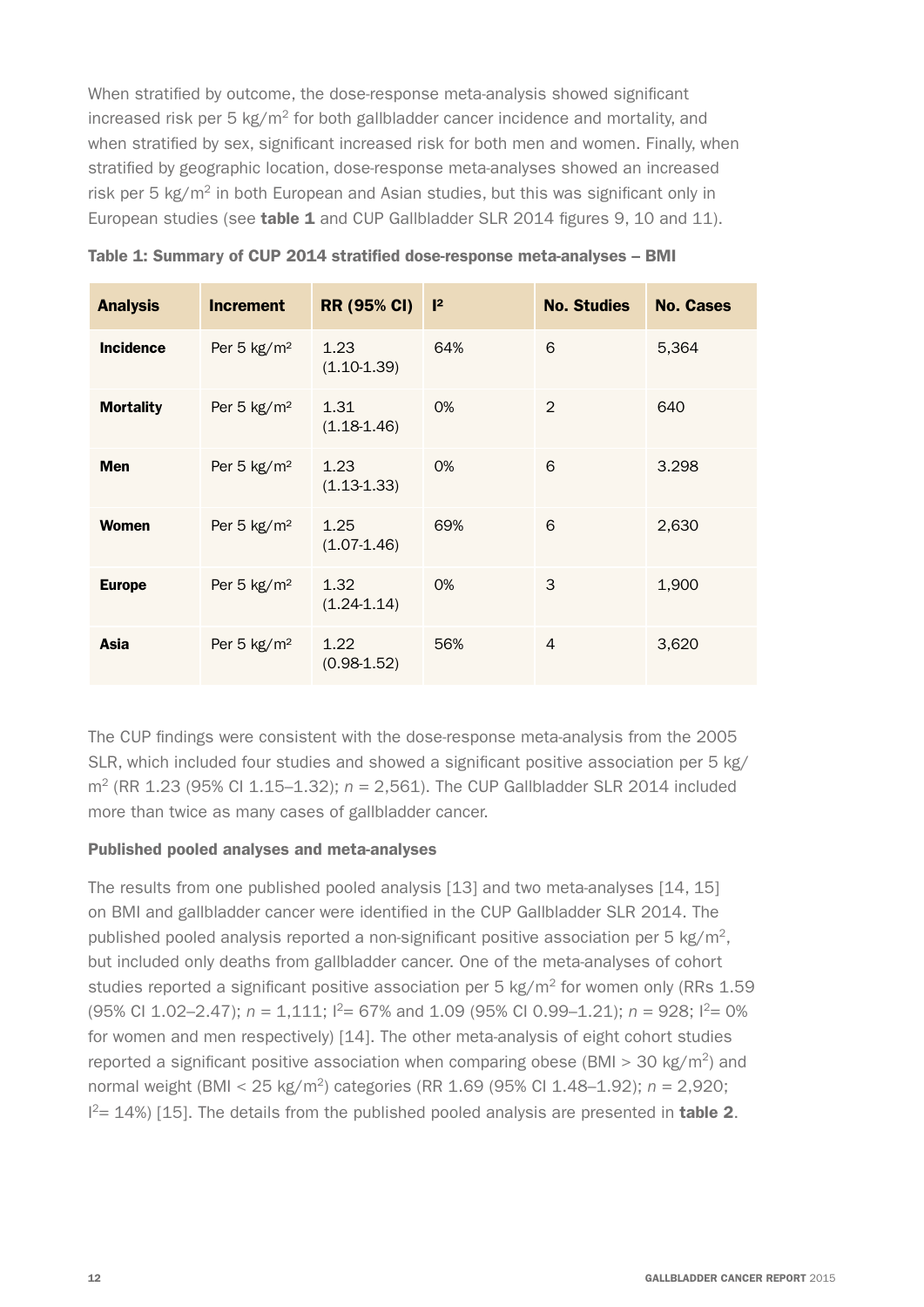Table 2: Summary of CUP 2014 meta-analysis and published pooled analyses – BMI

| <b>Analysis</b>                                                        | <b>Increment</b> | <b>RR (95%)</b><br>CI | 2                        | <b>No. Studies</b> | <b>No. Cases</b> | <b>Factors</b><br>adjusted for |
|------------------------------------------------------------------------|------------------|-----------------------|--------------------------|--------------------|------------------|--------------------------------|
| <b>CUP</b><br><b>Gallbladder</b><br><b>SLR 2014</b>                    | Per 5 $kg/m2$    | 1.25<br>$(1.15-1.37)$ | 52%                      | 8                  | 6,004            | $\qquad \qquad$                |
| <b>Prospective</b><br><b>Studies</b><br><b>Collaboration</b><br>$[13]$ | Per 5 $kg/m2$    | 1.12<br>$(0.90-1.38)$ | $\overline{\phantom{a}}$ | 57                 | 222 deaths       | Age,<br>smoking                |

#### **Mechanisms**

Body fatness directly affects levels of many circulating hormones, such as insulin, insulin-like growth factors and oestrogens [16], creating an environment that encourages carcinogeneis and discourages apoptosis. It also stimulates the body's inflammatory response, which may contribute to the initiation and progression of several cancers.

In addition, obesity is a known cause of gallstone formation. Having gallstones increases the risk of gallbladder cancer, possibly through bile cholesterol supersaturation, leading to cholesterol-based gallstones. High cholesterol in the bile is not necessarily related to dietary cholesterol; it can also be caused by insulin resistance, which can result from obesity. Insulin resistance can independently increase cholesterol synthesis in the liver and decrease cholesterol absorption [17]. Bile cholesterol levels are also gender-linked; women secrete more cholesterol in bile than men.

Owing to the link between gallstones and gallbladder cancer, the 2007 Second Expert Report Panel also reviewed dietary causes of gallstones, especially in relation to body fatness. Having a relatively high BMI increases the risk of gallstones in a linear fashion [18]. Waist circumference is associated with gallstone risk in men, independently of BMI [19]. Gallstone formation is associated with repeated dieting, especially where it involves rapid weight loss, such as that from very low-energy diets and bariatric surgery [20, 21]. Rapid weight loss is also a common feature of weight cycling. Weight cycling is associated with obesity and independently associated with gallstones; people who are more severe weight cyclers have a higher risk of gallstones [22].

*Update: As part of the WCRF/AICR Diet, Nutrition, Physical Activity and Cancer: A Global Perspective report, published in 2018, this section on mechanisms has been reviewed and updated. Please see Exposures: Body fatness and weight gain (Appendix – Mechanisms) for the updated mechanisms summary.*

#### CUP Panel's conclusion:

The evidence for BMI and gallbladder cancer was generally consistent, and the doseresponse relationship showed a statistically significant positive association. This significant association was still apparent when stratified by outcome and sex, but when

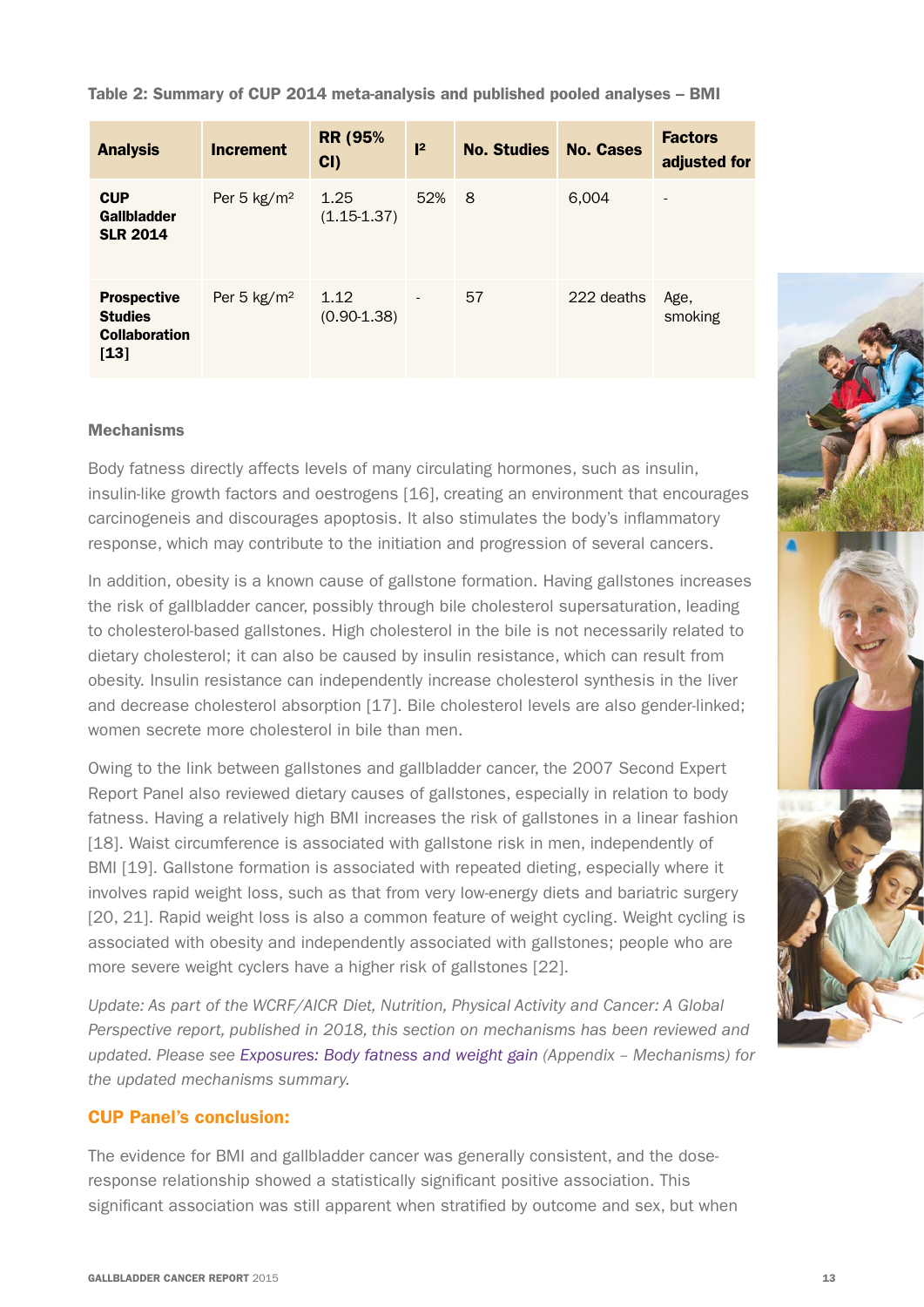stratified by geographical location was significant only in European studies. Results from one published pooled analysis and two meta-analyses were also consistent with the CUP Gallbladder SLR 2014 in the direction of the effect, although not all showed findings that were statistically significant. Non-linear analysis showed an increased risk with higher BMI. There is also evidence of plausible mechanisms operating in humans. The CUP Panel concluded:

Greater body fatness (marked by BMI) probably causes gallbladder cancer.

## 7.2 Other

Other exposures were evaluated. However, data were either of too low quality or too inconsistent, or the number of studies too few to allow conclusions to be reached. This list of exposures judged as 'limited – no conclusion' is summarised in the matrix on page 7.

Evidence for the following exposures previously judged as 'limited – no conclusion' in the Second Expert Report remain unchanged after updating the analyses with new data identified in the CUP Gallbladder SLR 2014: peppers (capsicums), fish, coffee, tea, alcohol and vitamin C.

In addition, evidence for the following new exposures, for which no judgement was made in the Second Expert Report, is too limited to draw any conclusions: sugar (as a nutrient), calcium and vitamin D supplements, low-fat diets and height.

## 8. Comparison with the Second Expert Report

Overall the evidence from the additional cohort studies identified in the CUP was consistent with that reviewed as part of the Second Expert Report. Much of the new evidence was related to body fatness, for which the conclusion from the Second Expert Report was confirmed.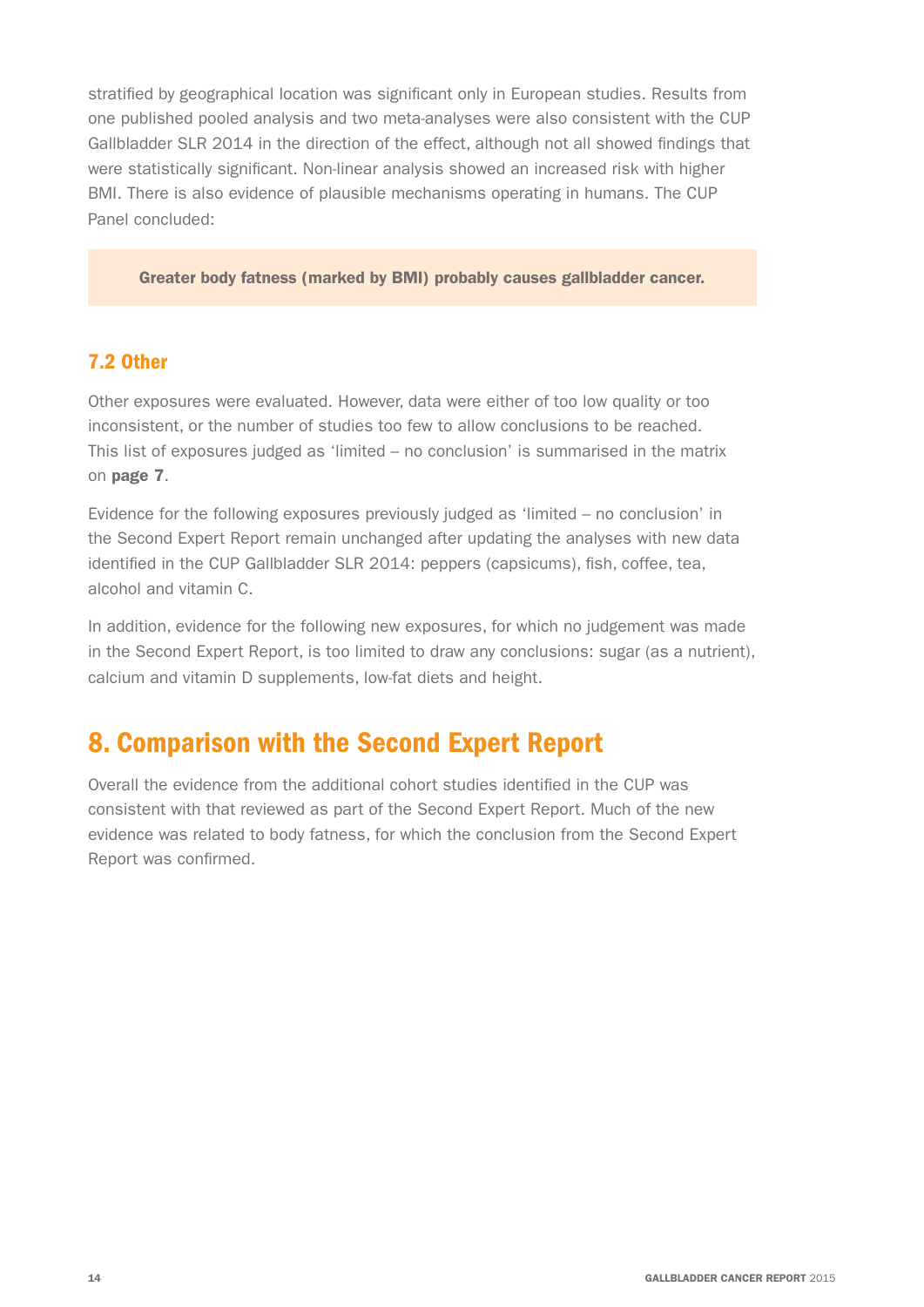## 9. Conclusions

The CUP Panel concluded the following:

#### Probable evidence

Greater body fatness (marked by BMI) probably causes gallbladder cancer.

The Cancer Prevention Recommendations were reviewed by the CUP Panel and published in 2018. Please see Recommendations and public health and policy implications for further details.

Each conclusion on the likely causal relationship between an exposure and the risk of cancer forms a part of the overall body of evidence that is considered during the process of making Cancer Prevention Recommendations. Any single conclusion does not represent a recommendation in its own right. The 2018 Cancer Prevention Recommendations are based on a synthesis of all these separate conclusions, as well as other relevant evidence.



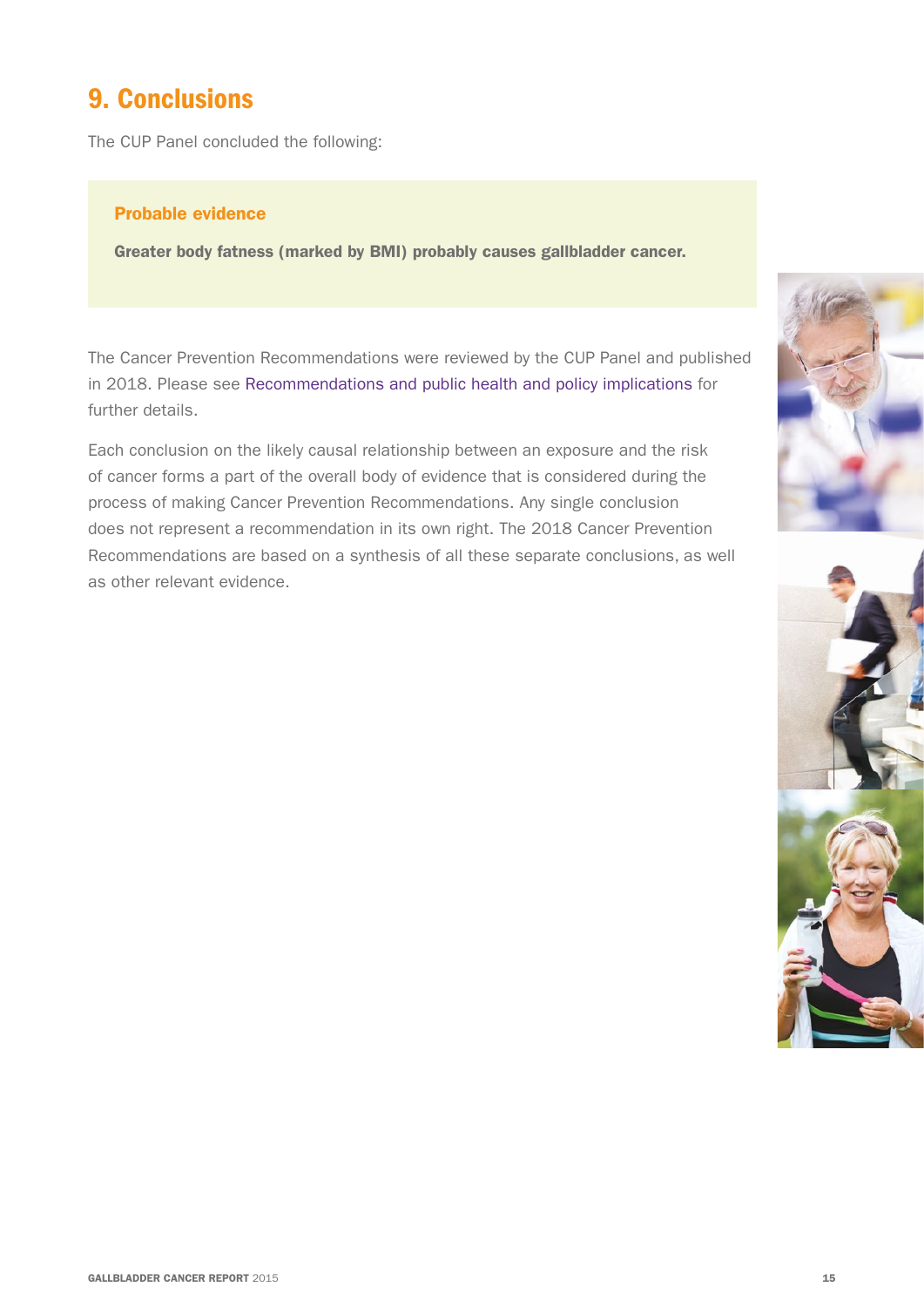## Acknowledgements

#### Panel Members

CHAIR – Alan Jackson CBE MD FRCP FRCPath FRCPCH FAfN University of Southampton Southampton, UK

DEPUTY CHAIR – Hilary Powers PhD RNutr University of Sheffield Sheffield, UK

Elisa Bandera MD PhD Rutgers Cancer Institute of New Jersey New Brunswick, NJ, USA

Steven Clinton MD PhD The Ohio State University Columbus, OH, USA

Edward Giovannucci MD ScD Harvard School of Public Health Boston, MA, USA

Stephen Hursting PhD MPH University of North Carolina at Chapel Hill Chapel Hill, NC, USA

Michael Leitzmann MD DrPH Regensburg University Regensburg, Germany

Anne McTiernan MD PhD Fred Hutchinson Cancer Research Center Seattle, WA, USA

Inger Thune MD PhD Oslo University Hospital and University of Tromsø Oslo and Tromsø, Norway

Ricardo Uauy MD PhD Instituto de Nutrición y Tecnología de los Alimentos Santiago, Chile

#### **Observers**

Elio Riboli MD ScM MPH Imperial College London London, UK

Isabelle Romieu MD MPH ScD International Agency for Research on Cancer Lyon, France

### Research Team

Teresa Norat PhD Principal Investigator Imperial College London London, UK

Dagfinn Aune Research Associate Imperial College London London, UK

Deborah Navarro-Rosenblatt Research Associate Imperial College London London, UK

Leila Abar Research Associate Imperial College London London, UK

Darren Greenwood PhD Statistical Advisor Senior Lecturer in Biostatistics University of Leeds Leeds, UK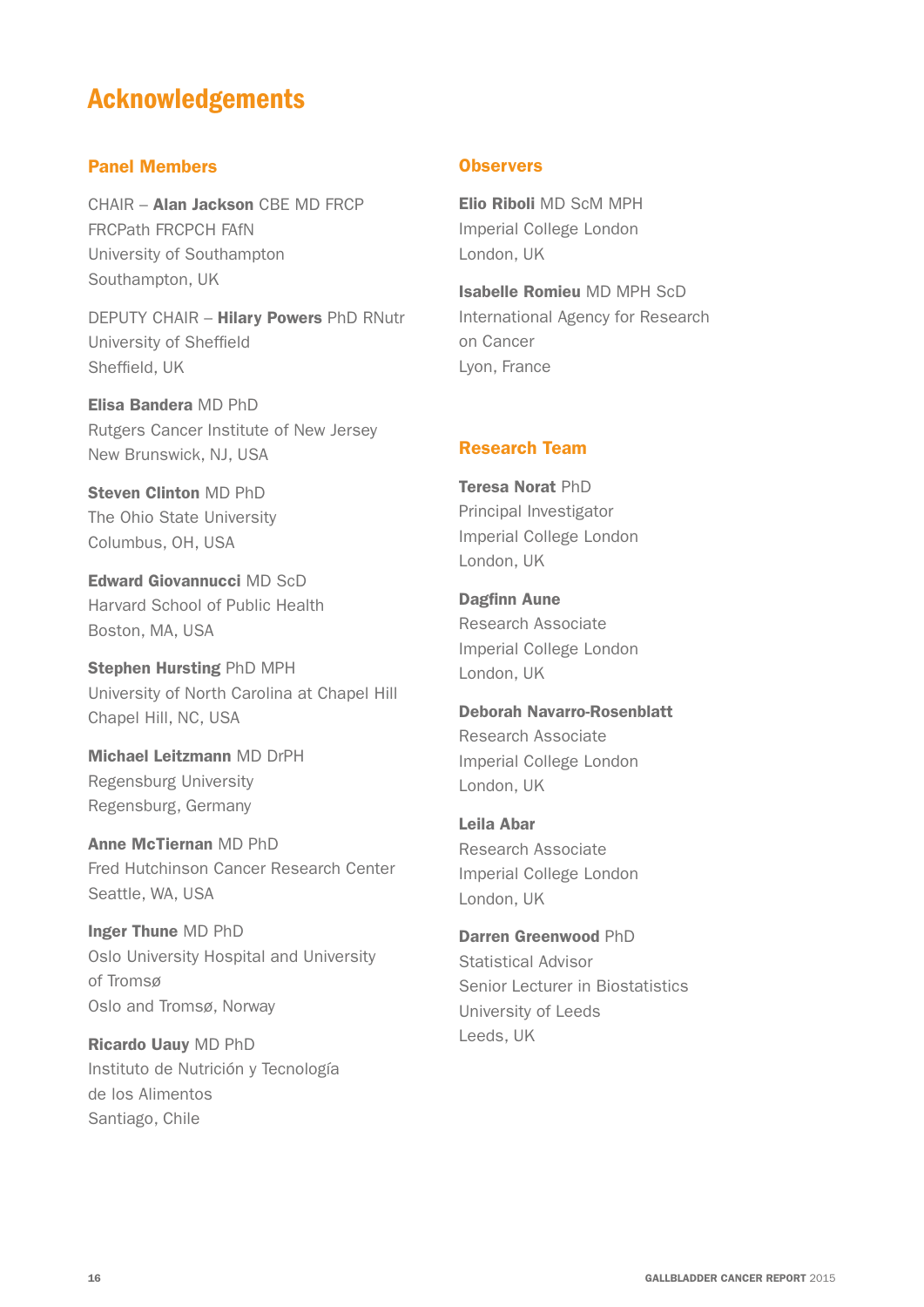#### WCRF Network Executive

Marilyn Gentry President WCRF International

Kelly Browning Executive Vice President AICR

Kate Allen PhD Executive Director Science and Public Affairs WCRF International

Deirdre McGinley-Gieser Senior Vice President for Programs and Strategic Planning AICR

Stephenie Lowe Executive Director International Financial Services WCRF Network

Rachael Gormley Executive Director Network Operations WCRF International

Nadia Ameyah Director Wereld Kanker Onderzoek Fonds

### **Secretariat**

HEAD – Rachel Thompson PhD RNutr Head of Research Interpretation WCRF International

Susannah Brown MSc Science Programme Manager (Research Evidence) WCRF International

Stephanie Fay PhD Science Programme Manager (Research Interpretation) WCRF International

Susan Higginbotham PhD RD Vice President of Research AICR

Rachel Marklew MSc RNutr Science Programme Manager (Research Interpretation) WCRF International

Giota Mitrou PhD Head of Research Funding and Science External Relations WCRF International

Amy Mullee PhD Science Programme Manager (Research Interpretation) WCRF International

Martin Wiseman FRCP FRCPath FAfN Medical and Scientific Adviser WCRF International



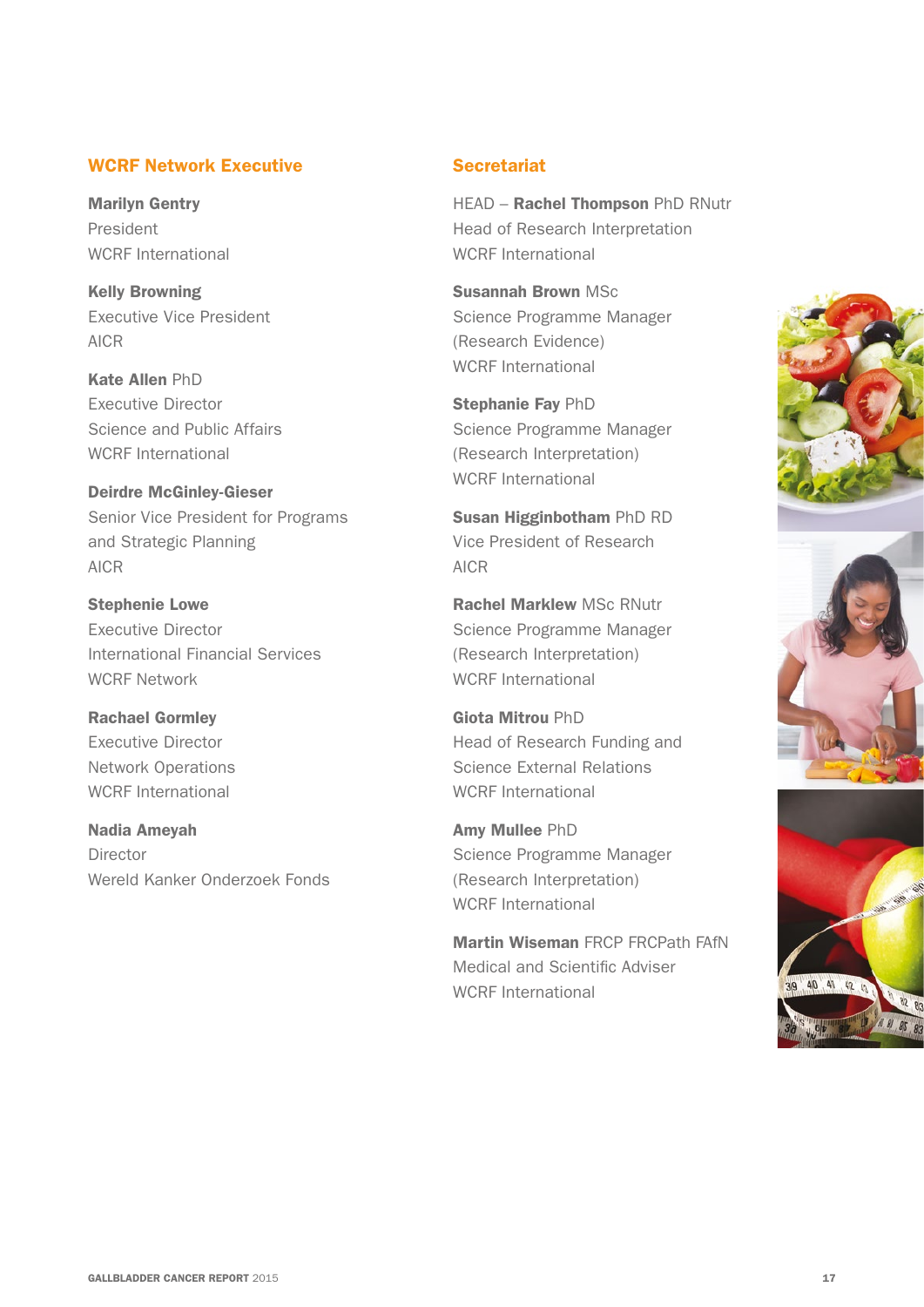## Abbreviations

- **AICR** American Institute for Cancer Research
- **BMI** Body mass index
- **CI** Confidence interval
- **CUP** Continuous Update Project
- **n** Number of cases
- No. Number
- **RR** Relative risk
- **SLR** Systematic literature review
- **WCRF** World Cancer Research Fund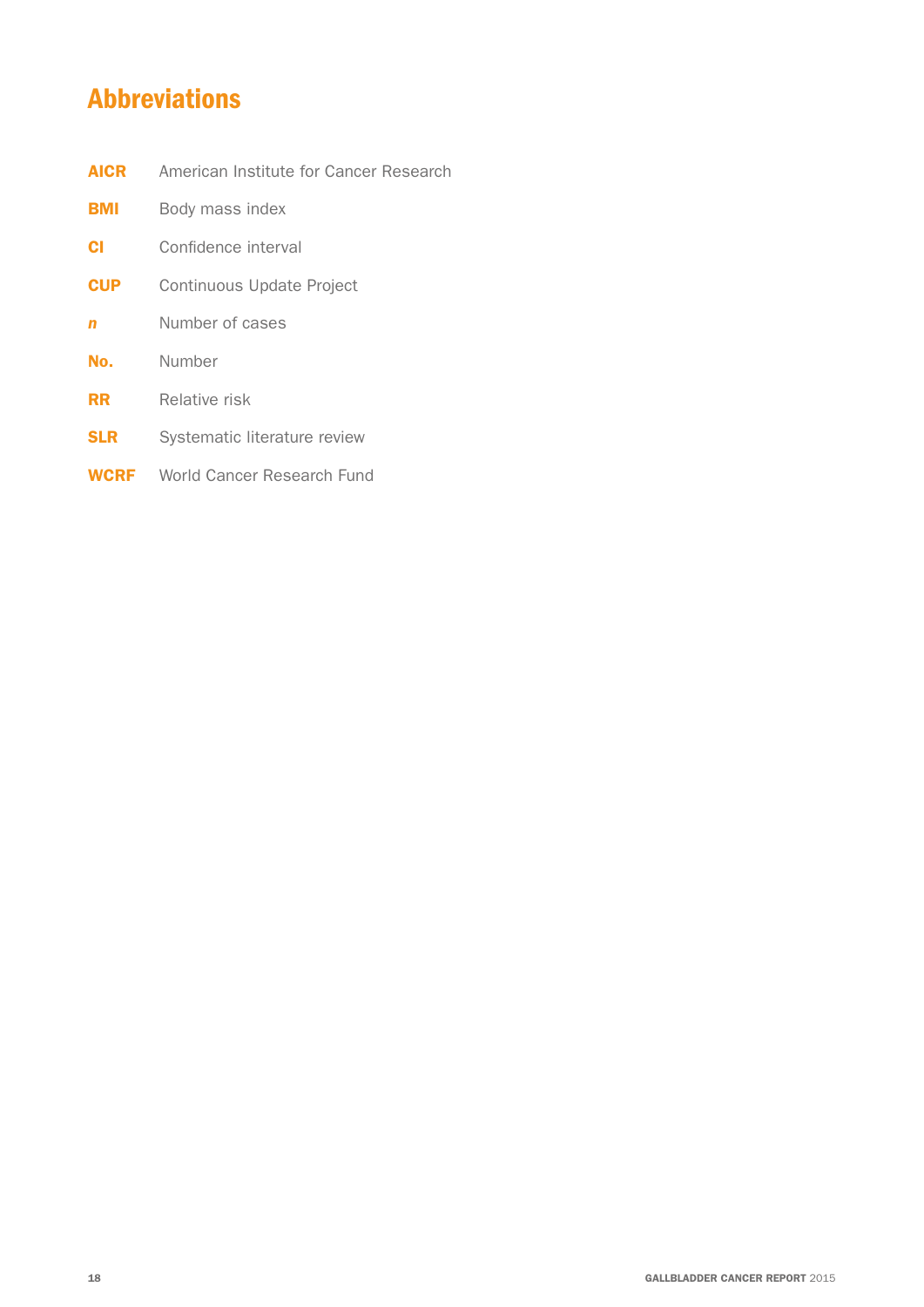## **Glossary**

#### Adjustment

A statistical tool for taking into account the effect of known confounders.

#### Anthropometric measures

Measures of body dimensions.

#### Bias

In epidemiology, deviation of an observed result from the true value in a particular direction (systematic error) due to factors pertaining to the observer or to study design or analysis. See also selection bias.

#### **Bile**

A greenish-yellow fluid secreted by the liver and stored in the gallbladder. Bile plays an important role in the intestinal absorption of fats. Bile contains cholesterol, bile salts and waste products such as bilirubin.

#### Body mass index (BMI)

Body weight expressed in kilograms divided by the square of height expressed in metres

 $(BMI = kg/m<sup>2</sup>)$ . It provides an indirect measure of body fatness. Also called Quetelet's Index.

#### **Carcinogen**

Any substance or agent capable of causing cancer.

#### Carcinoma

Malignant tumour derived from epithelial cells, usually with the ability to spread into the surrounding tissue (invasion) and produce secondary tumours (metastases).

#### Case-control study

An epidemiological study in which the participants are chosen based on their disease or condition (cases) or lack of it (controls) to test whether past or recent history of an exposure such as smoking, genetic profile, alcohol consumption or dietary intake is associated with the risk of disease.

#### Cohort study

A study of a (usually large) group of people whose characteristics are recorded at recruitment (and sometimes later), followed up for a period of time during which outcomes of interest are noted. Differences in the frequency of outcomes (such as disease) within the cohort are calculated in relation to different levels of exposure to factors of interest, for example, smoking, alcohol consumption, diet and exercise. Differences in the likelihood of a particular outcome are presented as the relative risk comparing one level of exposure to another.

#### Confidence interval (CI)

A measure of the uncertainty in an estimate, usually reported as 95 per cent confidence interval (CI), which is the range of values within which there is a 95 per cent chance that the true value lies. For example, the effect of smoking on the relative risk of lung cancer in one study may be expressed as 10 (95% CI 5–15). This means that in this particular analysis,

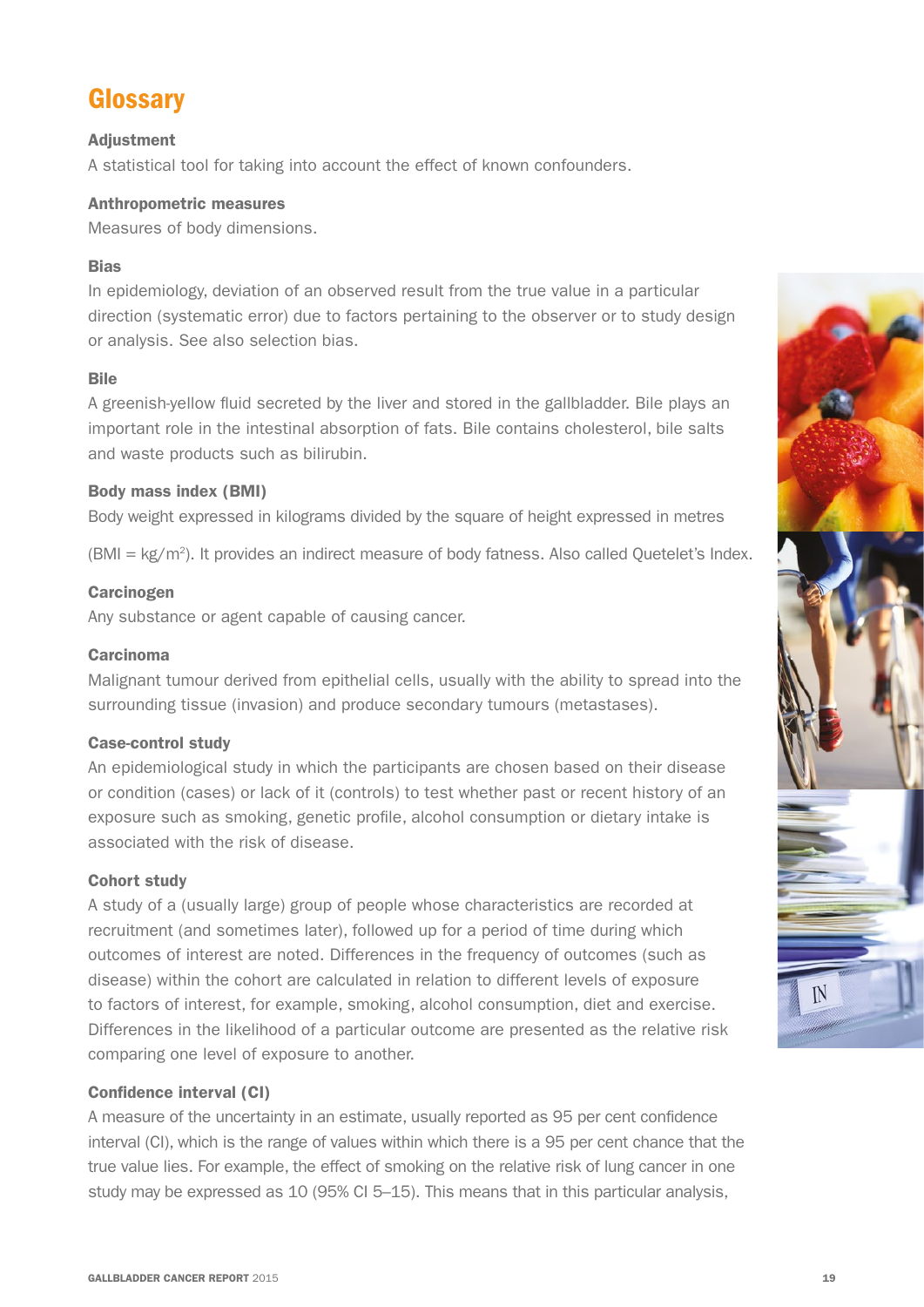the point estimate of the relative risk was calculated as 10, and that there is a 95 per cent chance that the true value lies between 5 and 15.

#### **Confounder**

A variable, within a specific epidemiological study, that is associated with both an exposure and the disease but is not in the causal pathway from the exposure to the disease. If not adjusted for, this factor may distort the apparent exposure–disease relationship. An example is that smoking is related both to coffee drinking and to risk of lung cancer and thus, unless accounted for (controlled) in studies, might make coffee drinking appear falsely as a possible cause of lung cancer.

#### Confounding factor (see confounder)

#### Dose-response

A term derived from pharmacology that describes the degree to which an effect changes with the level of an exposure, for instance the intake of a drug or food (see Second Expert Report box 3.2).

#### Exposure

A factor to which an individual may be exposed to varying degrees, such as intake of a food, level or type of physical activity, or aspect of body composition.

#### Heterogeneity

A measure of difference between the results of different studies addressing a similar question in meta-analysis. The degree of heterogeneity may be calculated statistically, for example using the  $I^2$  test.

#### Hormone

A substance secreted by specialised cells that affects the structure and/or function of other cells or tissues in another part of the body.

#### Incidence rates

The number of new cases of a condition appearing during a specified period of time expressed relative to the size of the population, for example 60 new cases of breast cancer per 100,000 women per year.

#### Inflammation

The immunologic response of tissues to injury or infection. Inflammation is characterised by accumulation of white blood cells that produce several bioactive chemicals, causing redness, pain and swelling.

#### Insulin

A protein hormone secreted by the pancreas that promotes the uptake and utilisation of glucose, particularly in the liver and muscles. Inadequate secretion of, or tissue response to, insulin leads to diabetes mellitus.

#### Malignant

The capacity of a tumour to spread to surrounding tissue or to other sites in the body.

#### Meta-analysis

The process of using statistical methods to combine the results of different studies.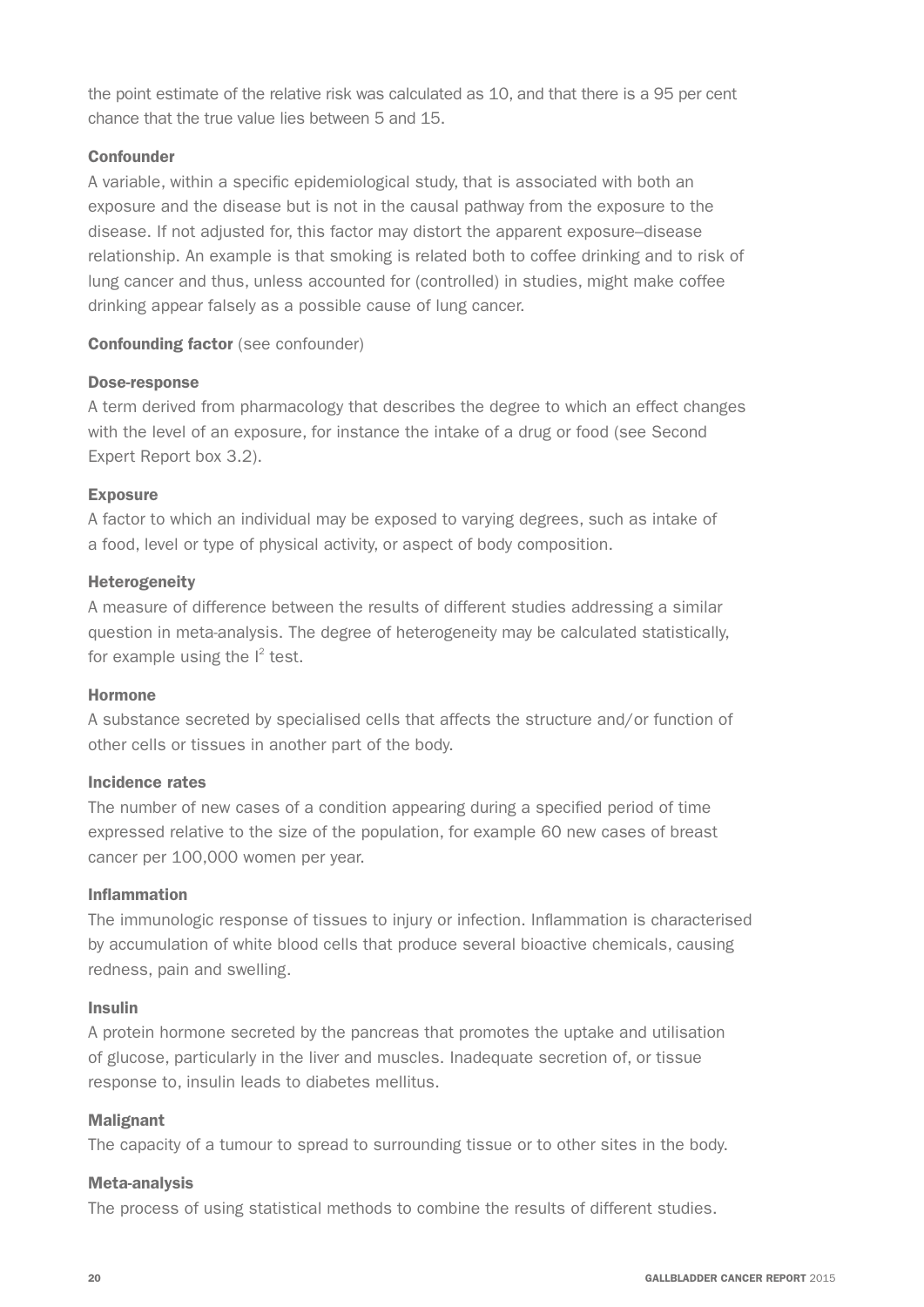#### Odds ratio (OR)

A measure of the risk of an outcome such as cancer, associated with an exposure of interest, used in case-control studies, approximately equivalent to the relative risk (RR).

#### Pathogenesis

The origin and development of disease. The mechanisms by which causal factors increase the risk of disease.

#### Pooled analysis (see pooling)

#### Pooling

In epidemiology, a type of study in which original individual-level data from two or more original studies are obtained, combined and analysed.

#### Randomised controlled trial (RCT)

A study in which a comparison is made between one intervention (often a treatment or prevention strategy) and another (control). Sometimes the control group receives an inactive agent (a placebo). Groups are randomised to one intervention or the other, so that any difference in outcome between the two groups can be ascribed with confidence to the intervention. Usually neither investigators nor subjects know to which condition they have been randomised; this is called 'double-blinding'.

#### Relative risk (RR)

The ratio of the rate of disease or death among people exposed to a factor compared to the rate among the unexposed, usually used in cohort studies.

#### Selection bias

Bias arising from the procedures used to select study participants and from factors influencing participation.

#### Statistical significance

The probability that any observed result might not have occurred by chance. In most epidemiologic work, a study result whose probability is less than 5 per cent (*p* < 0.05) is considered sufficiently unlikely to have occurred by chance to justify the designation 'statistically significant' (see confidence interval).

#### Systematic literature review (SLR)

A means of compiling and assessing published evidence that addresses a scientific question with a predefined protocol and transparent methods.

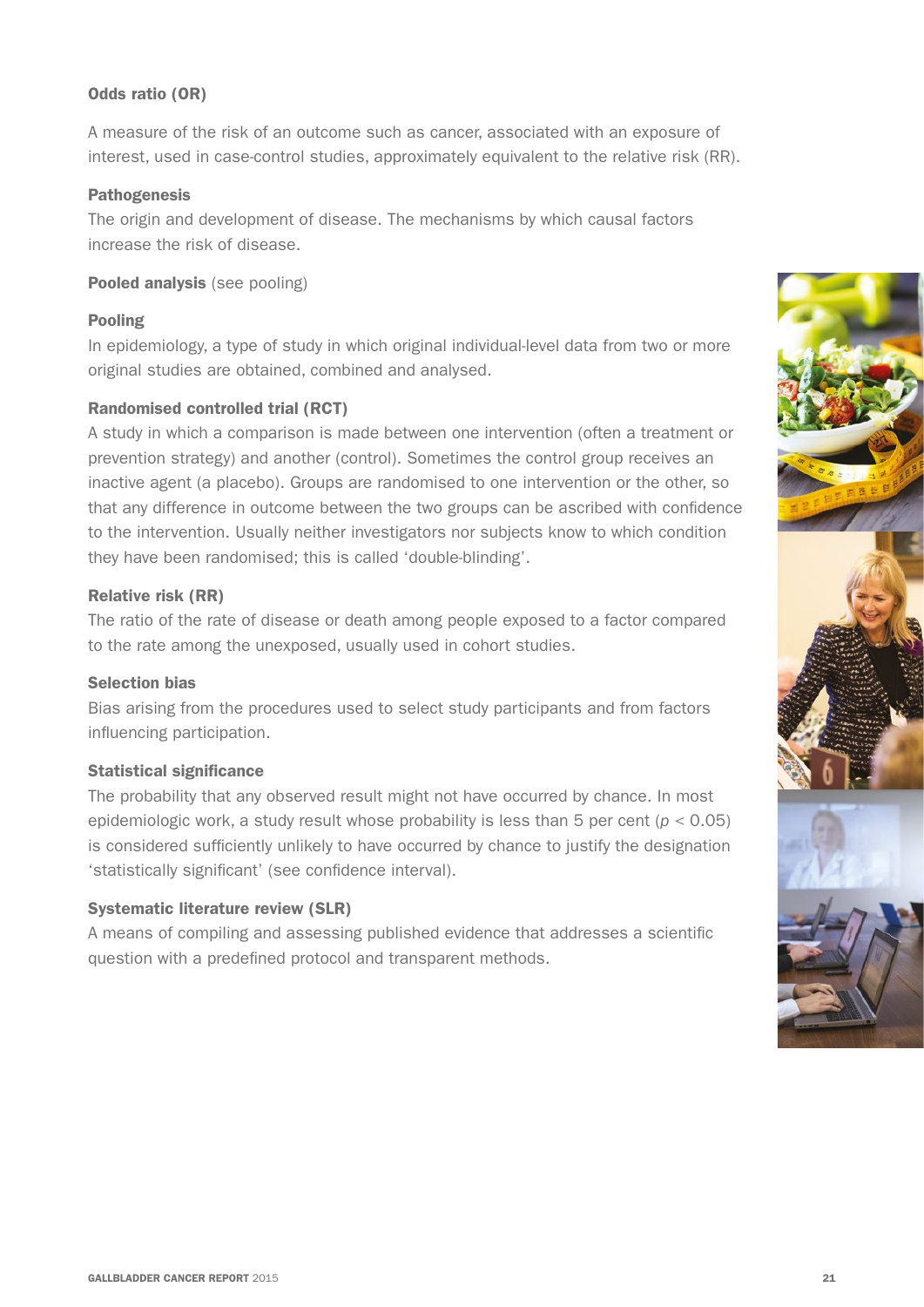## References

- 1. World Cancer Research Fund/American Institute for Cancer Research. *Food, Nutrition, Physical Activity,*  and the Prevention of Cancer: a Global Perspective. Washington DC: AICR, 2007. Available at [wcrf.org/](http://wcrf.org/about-the-report) [about-the-report](http://wcrf.org/about-the-report)
- 2. Ferlay J, Soerjomataram I, Ervik M, *et al. GLOBOCAN 2012 v1.0, Cancer Incidence and Mortality Worldwide: IARC Cancer Base No. 11.* 2014; Available from: <http://globocan.iarc.fr>
- 3. Albores-Saavedra J, Klöppel G, Adsay NV, *et al. Carcinoma of the Gallbladder and Extrahepatic Bile Ducts*. 4th ed Geneva: WHO Press 2010.
- 4. Randi G, Franceschi S, and La Vecchia C. Gallbladder cancer worldwide: geographical distribution and risk factors. *Int J Cancer* 2006; 118: 1591-602.
- 5. Cottam DR, Mattar SG, Barinas-Mitchell E, *et al*. The chronic inflammatory hypothesis for the morbidity associated with morbid obesity: implications and effects of weight loss. *Obes Surg* 2004; 14: 589- 600.
- 6. Wistuba, II and Gazdar AF. Gallbladder cancer: lessons from a rare tumour. *Nat Rev Cancer* 2004; 4: 695-706.
- 7. Samanic C, Chow WH, Gridley G, *et al*. Relation of body mass index to cancer risk in 362,552 Swedish men. *Cancer Causes Control* 2006; 17: 901-9.
- 8. Fujino Y. Anthropometry, development history and mortality in the Japan Collaborative Cohort Study for Evaluation of Cancer (JACC). *Asian Pac J Cancer Prev* 2007; 8 Suppl: 105-12.
- 9. Song YM, Sung J, and Ha M. Obesity and risk of cancer in postmenopausal Korean women. *J Clin Oncol* 2008; 26: 3395-402.
- 10. Jee SH, Yun JE, Park EJ, *et al.* Body mass index and cancer risk in Korean men and women. *Int J Cancer* 2008; 123: 1892-6.
- 11. Ishiguro S, Inoue M, Kurahashi N, *et al*. Risk factors of biliary tract cancer in a large-scale populationbased cohort study in Japan (JPHC study); with special focus on cholelithiasis, body mass index, and their effect modification. *Cancer Causes Control* 2008; 19: 33-41.
- 12. Schlesinger S, Aleksandrova K, Pischon T, *et al*. Abdominal obesity, weight gain during adulthood and risk of liver and biliary tract cancer in a European cohort. *Int J Cancer* 2013; 132: 645-57.
- 13. Whitlock G, Lewington S, Sherliker P, *et al*. Body mass index and cause-specific mortality in 900 000 adults: collaborative analyses of 57 prospective studies. *Lancet* 2009; 373: 1083-96.
- 14. Renehan AG, Tyson M, Egger M, *et al.* Body-mass index and incidence of cancer: a systematic review and meta-analysis of prospective observational studies. *Lancet* 2008; 371: 569-78.
- 15. Larsson SC and Wolk A. Obesity and the risk of gallbladder cancer: a meta-analysis. *Br J Cancer* 2007; 96: 1457-61.
- 16. Hursting SD, Lavigne JA, Berrigan D, *et al*. Calorie restriction, aging, and cancer prevention: mechanisms of action and applicability to humans. *Annu Rev Med* 2003; 54: 131-52.
- 17. Pihlajamaki J, Gylling H, Miettinen TA, *et al*. Insulin resistance is associated with increased cholesterol synthesis and decreased cholesterol absorption in normoglycemic men. *J Lipid Res* 2004; 45: 507- 12.
- 18. Maclure KM, Hayes KC, Colditz GA, *et al.* Weight, diet, and the risk of symptomatic gallstones in middle-aged women. *N Engl J Med* 1989; 321: 563-9.
- 19. Tsai CJ, Leitzmann MF, Willett WC, *et al.* Prospective study of abdominal adiposity and gallstone disease in US men. *Am J Clin Nutr* 2004; 80: 38-44.
- 20. Attili AF, Capocaccia R, Carulli N, *et al.* Factors associated with gallstone disease in the MICOL experience. Multicenter Italian Study on Epidemiology of Cholelithiasis. *Hepatology* 1997; 26: 809-18.
- 21. Weinsier RL, Wilson LJ, and Lee J. Medically safe rate of weight loss for the treatment of obesity: a guideline based on risk of gallstone formation. *Am J Med* 1995; 98: 115-7.
- 22. Syngal S, Coakley EH, Willett WC, *et al*. Long-term weight patterns and risk for cholecystectomy in women. *Ann Intern Med* 1999; 130: 471-7.
- 23. Trichopoulou A, Bamia C, Lagiou P , *et al*. Conformity to traditional Mediterranean diet and breast cancer risk in the Greek EPIC cohort. *Am J Clin Nutr* 2010; 92: 620–5.
- 24. George SM, Park Y, Leitzmann MF, *et al*. Fruit and vegetable intake and risk of cancer: a prospective cohort study. *Am J Clin Nutr* 2009; 89: 347–53a.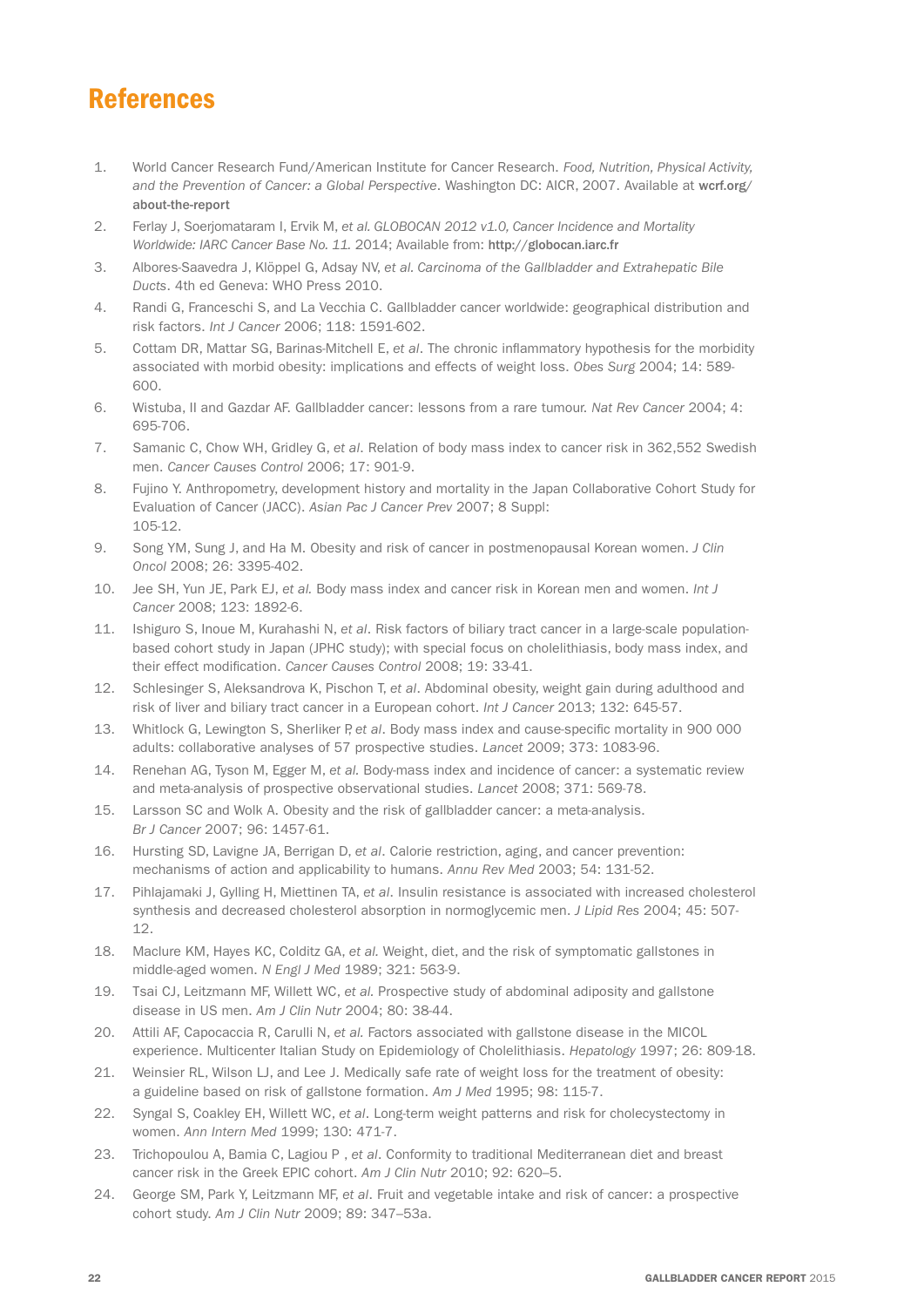# Appendix: Criteria for grading evidence for cancer prevention

See also Judging the evidence, section 8.

Adapted from Chapter 3 of the 2007 Second Expert Report. Listed here are the criteria agreed by the Panel that were necessary to support the judgements shown in the matrices. The grades shown here are 'convincing', 'probable', 'limited – suggestive', 'limited – no conclusion', and 'substantial effect on risk unlikely'. In effect, the criteria define these terms.

These criteria were used in a modified form for breast cancer survivors (see CUP Breast cancer survivors report 2014).

## CONVINCING (STRONG EVIDENCE)

Evidence strong enough to support a judgement of a convincing causal (or protective) relationship, which justifies making recommendations designed to reduce the risk of cancer. The evidence is robust enough to be unlikely to be modified in the foreseeable future as new evidence accumulates.

All of the following are generally required:

- $\blacksquare$  Evidence from more than one study type.
- $\blacksquare$  Evidence from at least two independent cohort studies.
- **n** No substantial unexplained heterogeneity within or between study types or in different populations relating to the presence or absence of an association, or direction of effect.
- Good-quality studies to exclude with confidence the possibility that the observed association results from random or systematic error, including confounding, measurement error and selection bias.
- **n** Presence of a plausible biological gradient ('dose-response') in the association. Such a gradient need not be linear or even in the same direction across the different levels of exposure, so long as this can be explained plausibly.
- **n** Strong and plausible experimental evidence, either from human studies or relevant animal models, that typical human exposures can lead to relevant cancer outcomes.

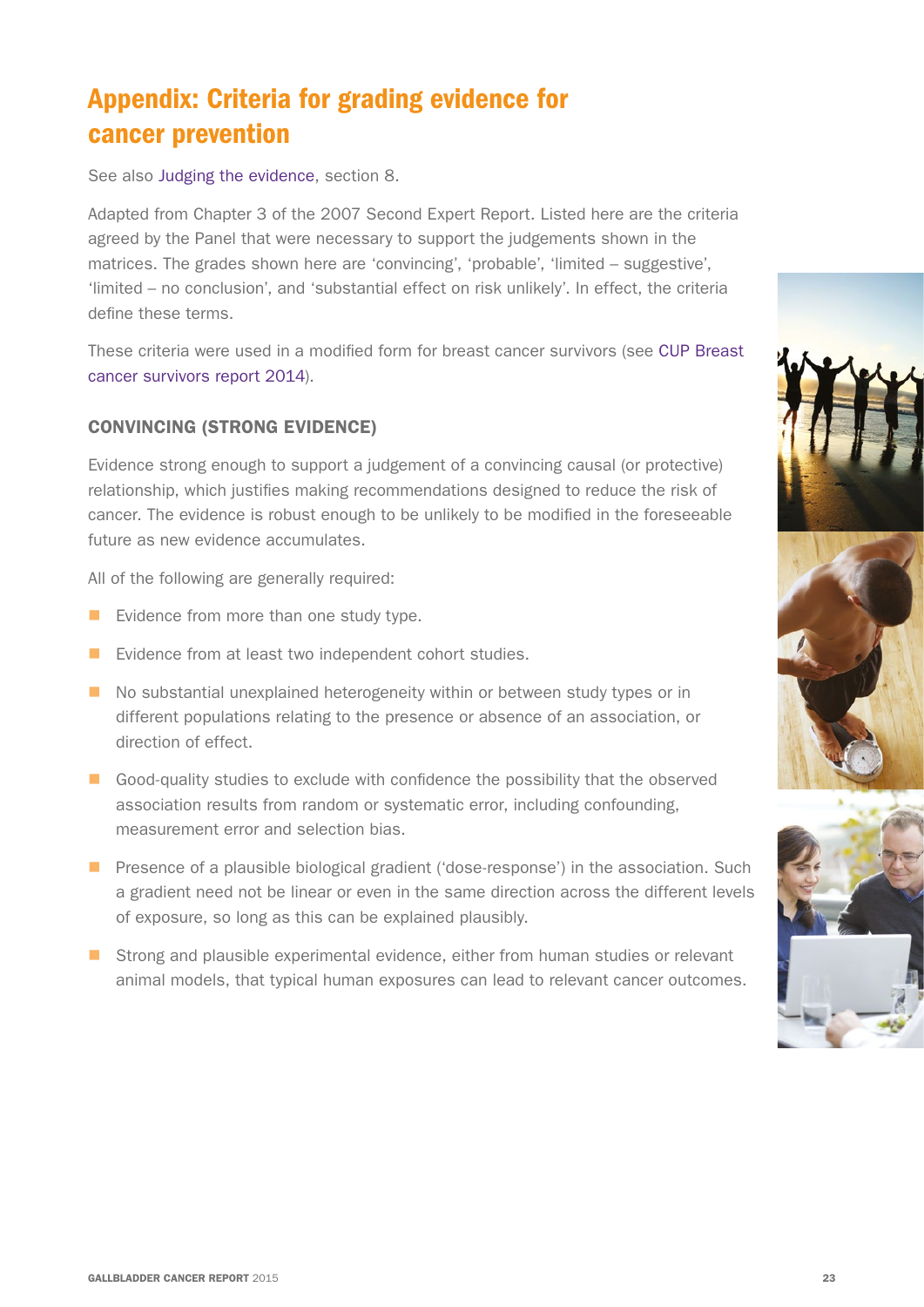### PROBABLE (STRONG EVIDENCE)

Evidence strong enough to support a judgement of a probable causal (or protective) relationship, which generally justifies recommendations designed to reduce the risk of cancer.

All of the following are generally required:

- Evidence from at least two independent cohort studies or at least five case-control studies.
- $\blacksquare$  No substantial unexplained heterogeneity between or within study types in the presence or absence of an association, or direction of effect.
- Good-quality studies to exclude with confidence the possibility that the observed association results from random or systematic error, including confounding, measurement error and selection bias.
- $\blacksquare$  Evidence for biological plausibility.

### LIMITED – SUGGESTIVE

Evidence that is too limited to permit a probable or convincing causal judgement but is suggestive of a direction of effect. The evidence may be limited in amount or by methodological flaws but shows a generally consistent direction of effect. This judgement is broad and includes associations where the evidence falls only slightly below that required to infer a probably causal association through to those where the evidence is only marginally strong enough to identify a direction of effect. This judgement is very rarely sufficient to justify recommendations designed to reduce the risk of cancer; any exceptions to this require special, explicit justification.

All of the following are generally required:

- $\blacksquare$  Evidence from at least two independent cohort studies or at least five case-control studies.
- $\blacksquare$  The direction of effect is generally consistent though some unexplained heterogeneity may be present.
- $\blacksquare$  Evidence for biological plausibility.

### LIMITED – NO CONCLUSION

Evidence is so limited that no firm conclusion can be made. This judgement represents an entry level and is intended to allow any exposure for which there are sufficient data to warrant Panel consideration, but where insufficient evidence exists to permit a more definitive grading. This does not necessarily mean a limited quantity of evidence. A body of evidence for a particular exposure might be graded 'limited – no conclusion' for a number of reasons. The evidence may be limited by the amount of evidence in terms of the number of studies available, by inconsistency of direction of effect, by methodological flaws (for example, lack of adjustment for known confounders) or by any combination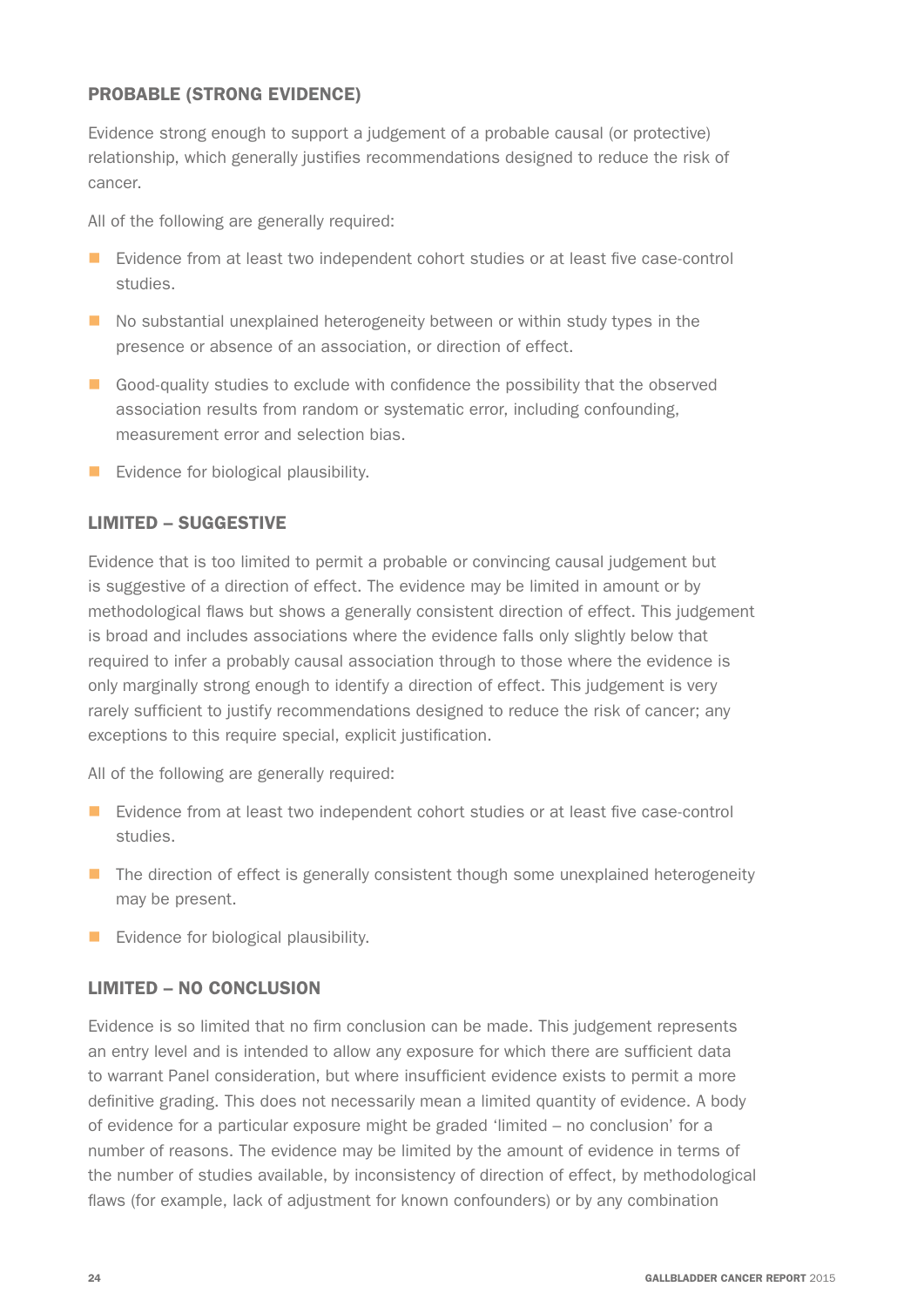of these factors. When an exposure is graded 'limited – no conclusion', this does not necessarily indicate that the Panel has judged that there is evidence of no relationship. With further good-quality research, any exposure graded in this way might in the future be shown to increase or decrease the risk of cancer. Where there is sufficient evidence to give confidence that an exposure is unlikely to have an effect on cancer risk, this exposure will be judged 'substantial effect on risk unlikely'.

There are also many exposures for which there is such limited evidence that no judgement is possible. In these cases, evidence is recorded in the full CUP SLRs on the World Cancer Research Fund International website ([dietandcancerreport.org](http://dietandcancerreport.org)). However, such evidence is usually not included in the summaries.

#### SUBSTANTIAL EFFECT ON RISK UNLIKELY (STRONG EVIDENCE)

Evidence is strong enough to support a judgement that a particular food, nutrition or physical activity exposure is unlikely to have a substantial causal relation to a cancer outcome. The evidence should be robust enough to be unlikely to be modified in the foreseeable future as new evidence accumulates.

All of the following are generally required:

- $\blacksquare$  Evidence from more than one study type.
- $\blacksquare$  Evidence from at least two independent cohort studies.
- Summary estimate of effect close to 1.0 for comparison of high- versus low-exposure categories.
- $\blacksquare$  No substantial unexplained heterogeneity within or between study types or in different populations.
- Good-quality studies to exclude, with confidence, the possibility that the absence of an observed association results from random or systematic error, including inadequate power, imprecision or error in exposure measurement, inadequate range of exposure, confounding and selection bias.
- $\blacksquare$  Absence of a demonstrable biological gradient ('dose-response').
- **n** Absence of strong and plausible experimental evidence, from either human studies or relevant animal models, that typical human exposure levels lead to relevant cancer outcomes.

Factors that might misleadingly imply an absence of effect include imprecision of the exposure assessment, insufficient range of exposure in the study population and inadequate statistical power. Defects such as these and in other study design attributes might lead to a false conclusion of no effect.

The presence of a plausible, relevant biological mechanism does not necessarily rule out a judgement of 'substantial effect on risk unlikely'. But the presence of robust evidence from appropriate animal models or humans that a specific mechanism exists or that typical exposures can lead to cancer outcomes argues against such a judgement.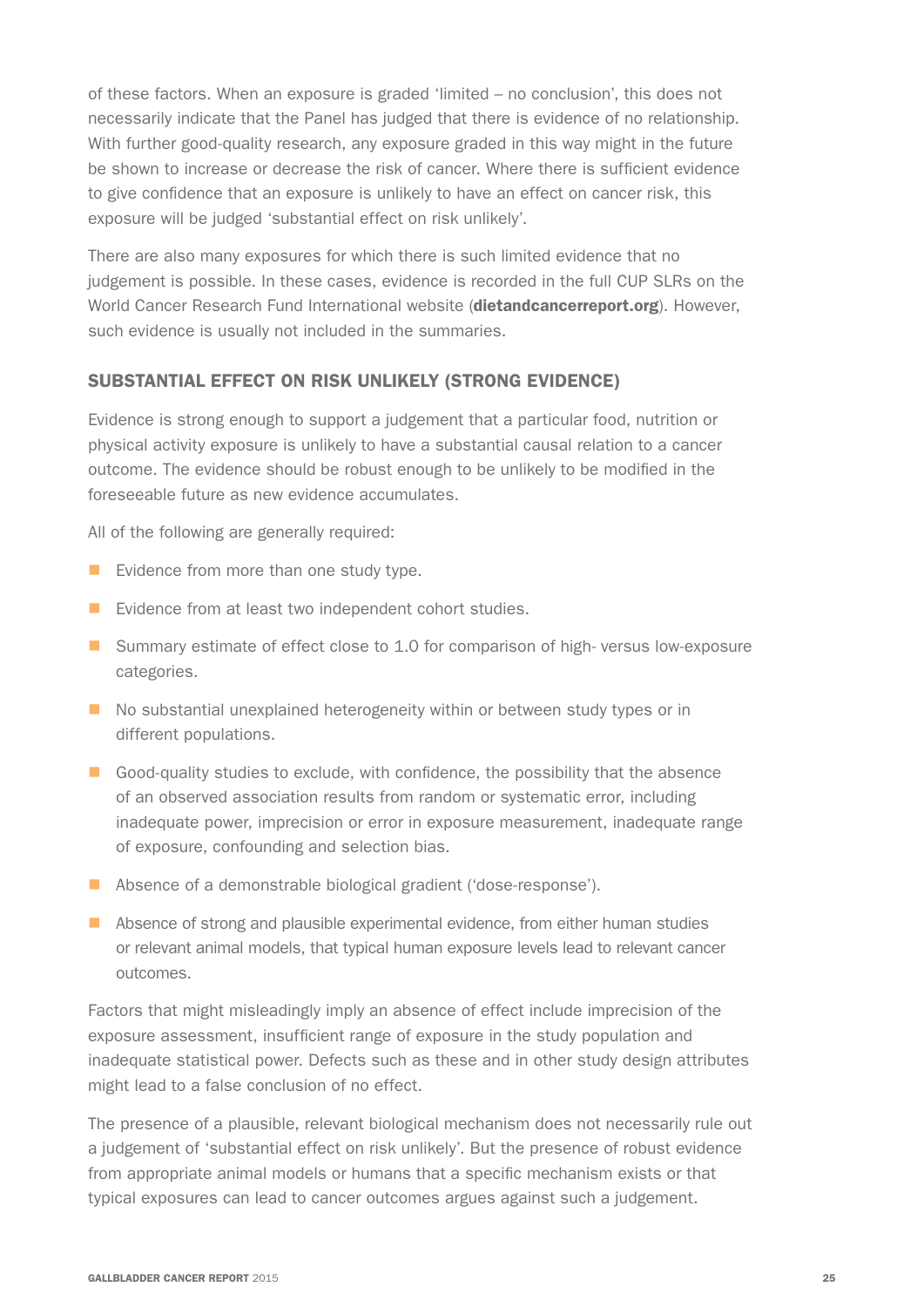Because of the uncertainty inherent in concluding that an exposure has no effect on risk, the criteria used to judge an exposure 'substantial effect on risk unlikely' are roughly equivalent to the criteria used with at least a 'probable' level of confidence. Conclusions of 'substantial effect on risk unlikely' with a lower confidence than this would not be helpful and could overlap with judgements of 'limited – suggestive' or 'limited – no conclusion'.

### SPECIAL UPGRADING FACTORS

These are factors that form part of the assessment of the evidence that, when present, can upgrade the judgement reached. An exposure that might be deemed a 'limited – suggestive' causal factor in the absence, for example, of a biological gradient, might be upgraded to 'probable' if one were present. The application of these factors (listed below) requires judgement, and the way in which these judgements affect the final conclusion in the matrix are stated.

Factors may include the following:

- **n** Presence of a plausible biological gradient ('dose-response') in the association. Such a gradient need not be linear or even in the same direction across the different levels of exposure, so long as this can be explained plausibly.
- **n** A particularly large summary effect size (an odds ratio or relative risk of 2.0 or more, depending on the unit of exposure) after appropriate control for confounders.
- $\blacksquare$  Evidence from randomised trials in humans.
- $\blacksquare$  Evidence from appropriately controlled experiments demonstrating one or more plausible and specific mechanisms actually operating in humans.
- $\blacksquare$  Robust and reproducible evidence from experimental studies in appropriate animal models showing that typical human exposures can lead to relevant cancer outcomes.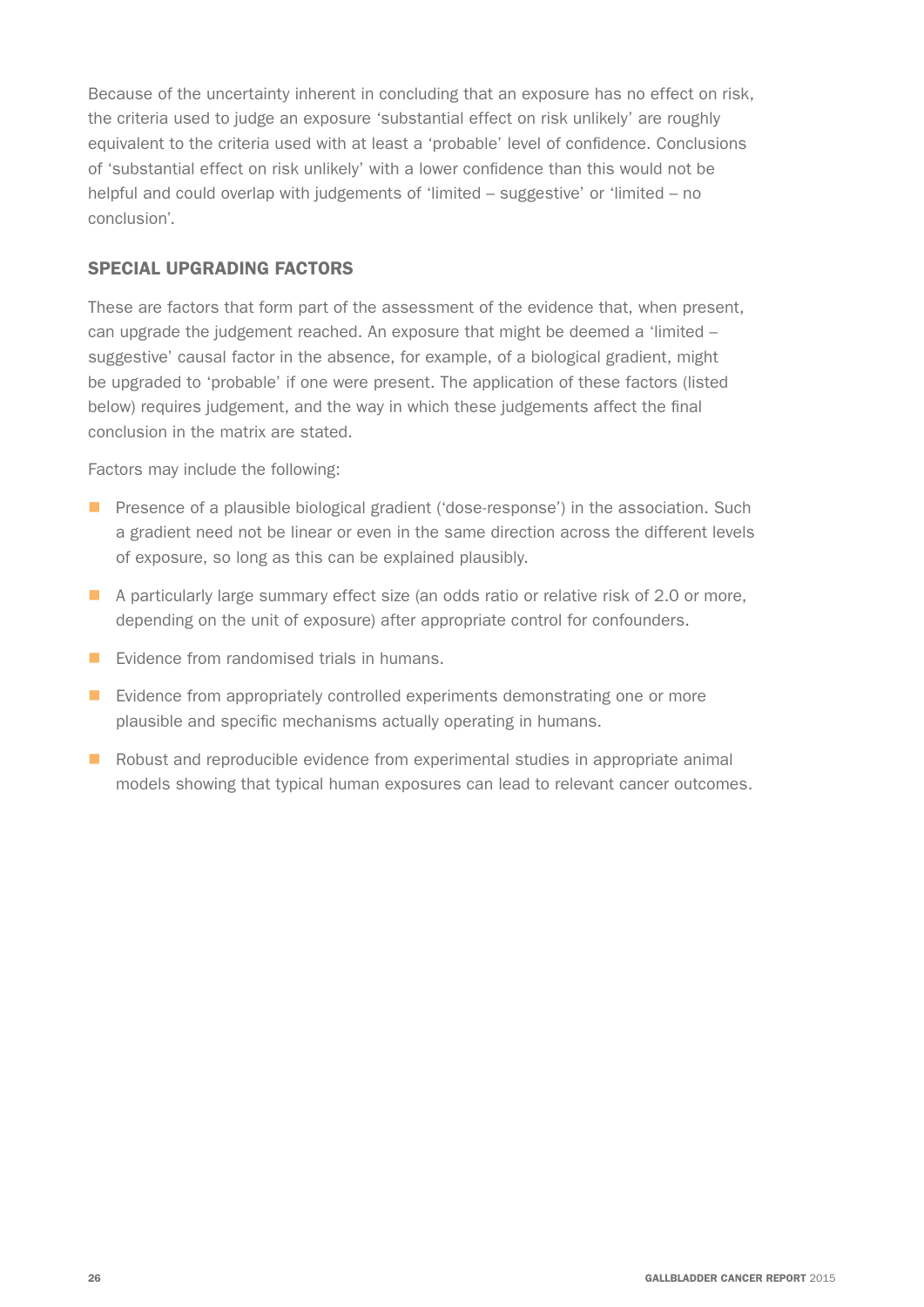## Our Cancer Prevention Recommendations

### Be a healthy weight

Keep your weight within the healthy range and avoid weight gain in adult life

### Be physically active

Be physically active as part of everyday life – walk more and sit less

### Eat a diet rich in wholegrains, vegetables, fruit and beans

Make wholegrains, vegetables, fruit, and pulses (legumes) such as beans and lentils a major part of your usual daily diet

### Limit consumption of 'fast foods' and other processed foods high in fat, starches or sugars

Limiting these foods helps control calorie intake and maintain a healthy weight

### Limit consumption of red and processed meat

Eat no more than moderate amounts of red meat, such as beef, pork and lamb. Eat little, if any, processed meat

### Limit consumption of sugar sweetened drinks

Drink mostly water and unsweetened drinks

### Limit alcohol consumption

For cancer prevention, it's best not to drink alcohol

### Do not use supplements for cancer prevention

Aim to meet nutritional needs through diet alone

### For mothers: breastfeed your baby, if you can

Breastfeeding is good for both mother and baby

### After a cancer diagnosis: follow our Recommendations, if you can

Check with your health professional what is right for you

Not smoking and avoiding other exposure to tobacco and excess sun are also important in reducing cancer risk.

Following these Recommendations is likely to reduce intakes of salt, saturated and trans fats, which together will help prevent other non-communicable diseases.